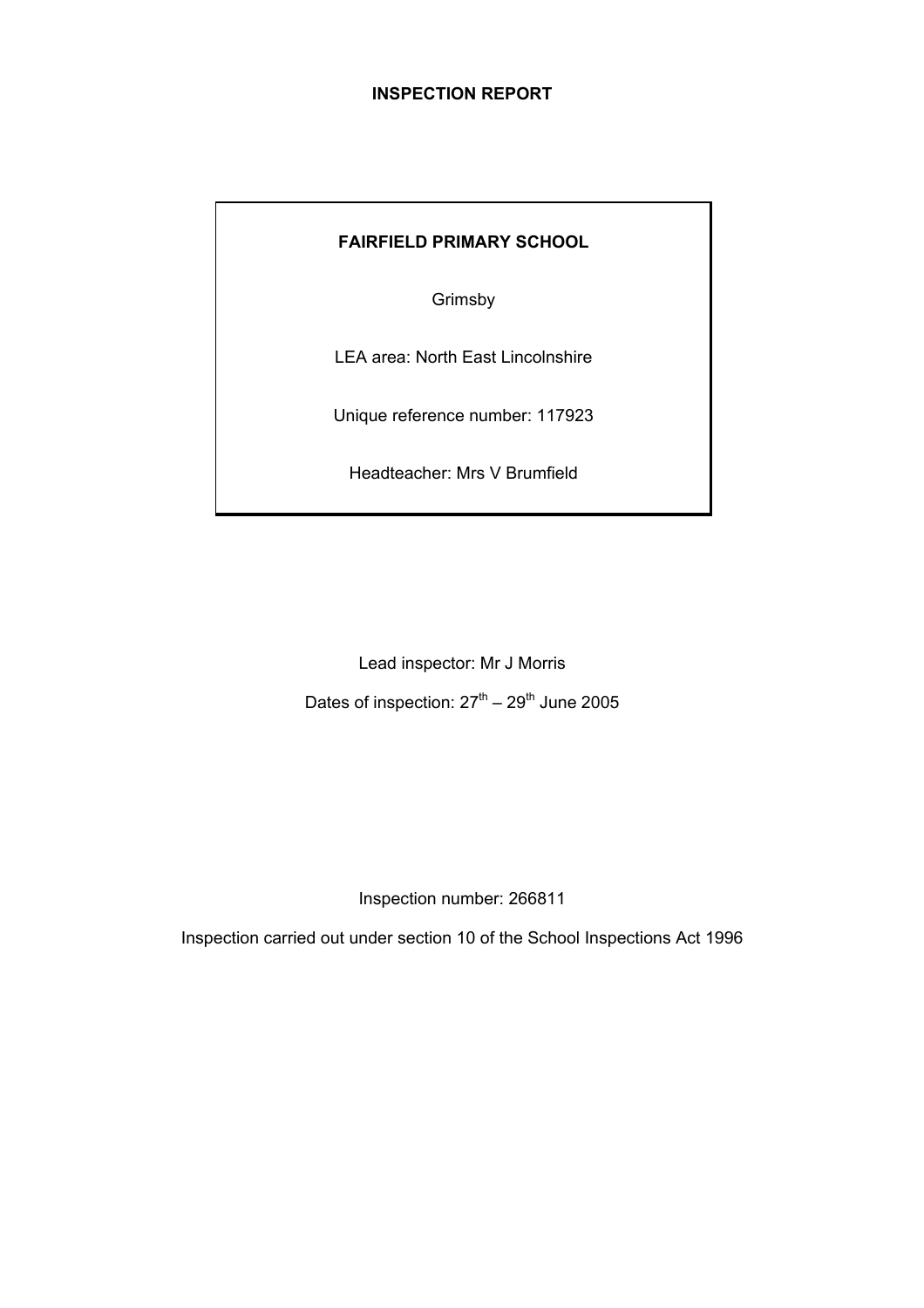# © Crown copyright 2005

This report may be reproduced in whole or in part for non-commercial educational purposes, provided that all extracts quoted are reproduced verbatim without adaptation and on condition that the source and date thereof are stated.

Further copies of this report are obtainable from the school. Under the School Inspections Act 1996, the school must provide a copy of this report and/or its summary free of charge to certain categories of people. A charge not exceeding the full cost of reproduction may be made for any other copies supplied.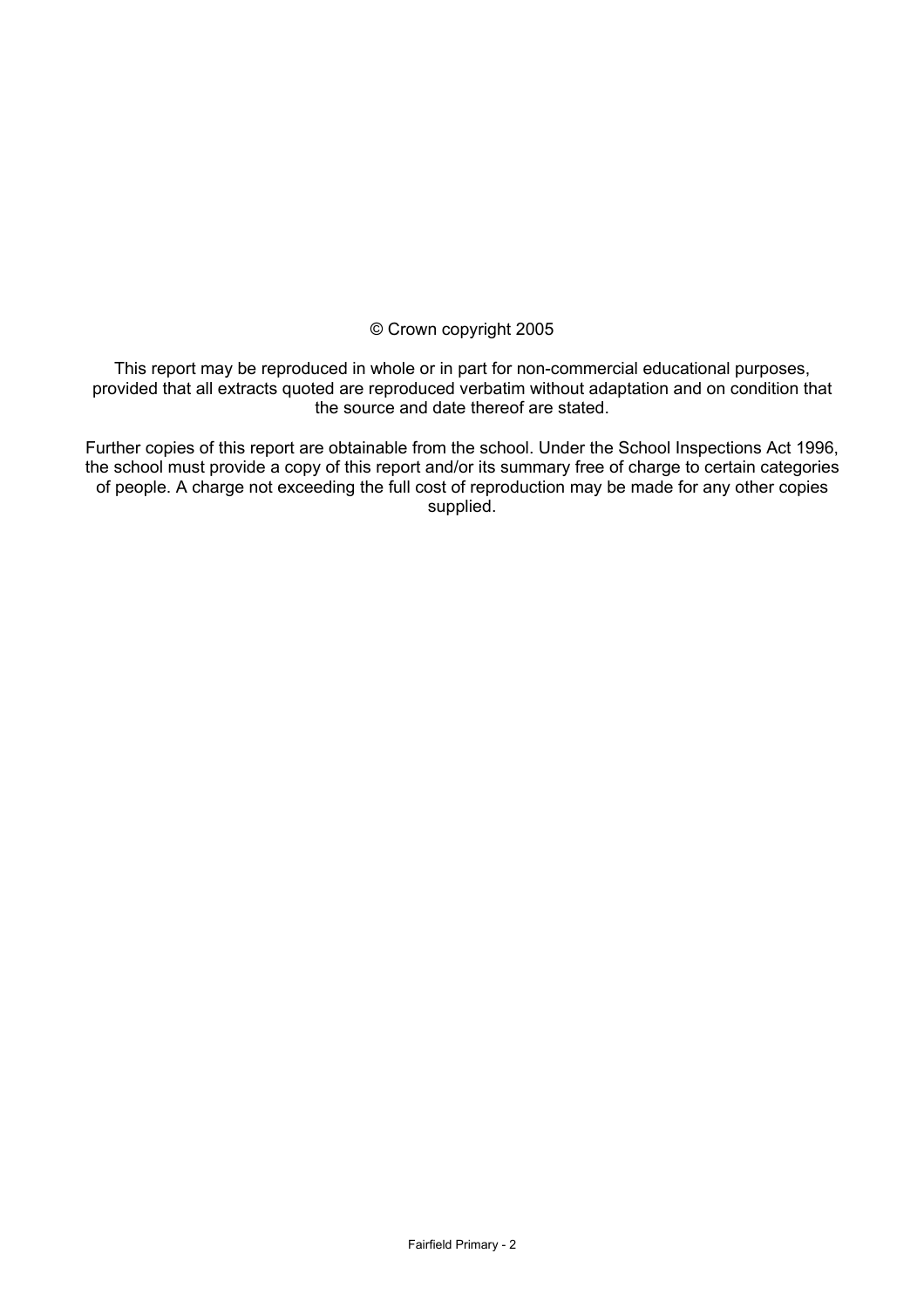# **INFORMATION ABOUT THE SCHOOL**

| Type of school:              | Primary                   |
|------------------------------|---------------------------|
| School category:             | Community                 |
| Age range of pupils:         | 3 to 11                   |
| Gender of pupils:            | Mixed                     |
| Number on roll:              | 306                       |
| School address:              | <b>Mendip Avenue</b>      |
|                              | Scartho                   |
|                              | Grimsby                   |
|                              | North East Lincolnshire   |
| Postcode:                    | <b>DN33 3AE</b>           |
| Telephone number:            | 01472879301               |
| Fax number:                  | 01472 877346              |
| Appropriate authority:       | The governing body        |
| Name of chair of governors:  | Mr M Corry                |
| Date of previous inspection: | 5 <sup>th</sup> July 1999 |

# **CHARACTERISTICS OF THE SCHOOL**

This is an above average sized primary school. There is a nursery and a reception class, attended by a total of 46 children. Children enter the nursery with standards which are broadly average. However, about half of the children have below average skills in communication and language. There are more boys than girls overall and in all year groups apart from the nursery, reception class and in Year 5. There are no travellers or refugees and only a very small number of pupils have English as an additional language. Nearly all the pupils come from white British families. The percentage of pupils eligible for free school meals is below the national average. The percentage of pupils with special educational needs has been broadly in line with the national average since 2000 but this is currently above average at 27 per cent. The percentage of pupils with a statement of special educational needs is also above average at 3.3 per cent. These pupils have a wide range of needs, the most common being social, emotional and behavioural difficulties, severe learning difficulties, moderate learning difficulties and autistic spectrum disorders. The percentage of pupils who join or leave school other than at the usual time is below average. The school's socio-economic context is broadly average. The school has received awards for Healthy Schools (2003), Schools Achievement (2000) and Roy Castle Clean Air Gold (2003). Along with many other schools in this local education authority the school was subject to significant reorganisation proposals at the time of this inspection.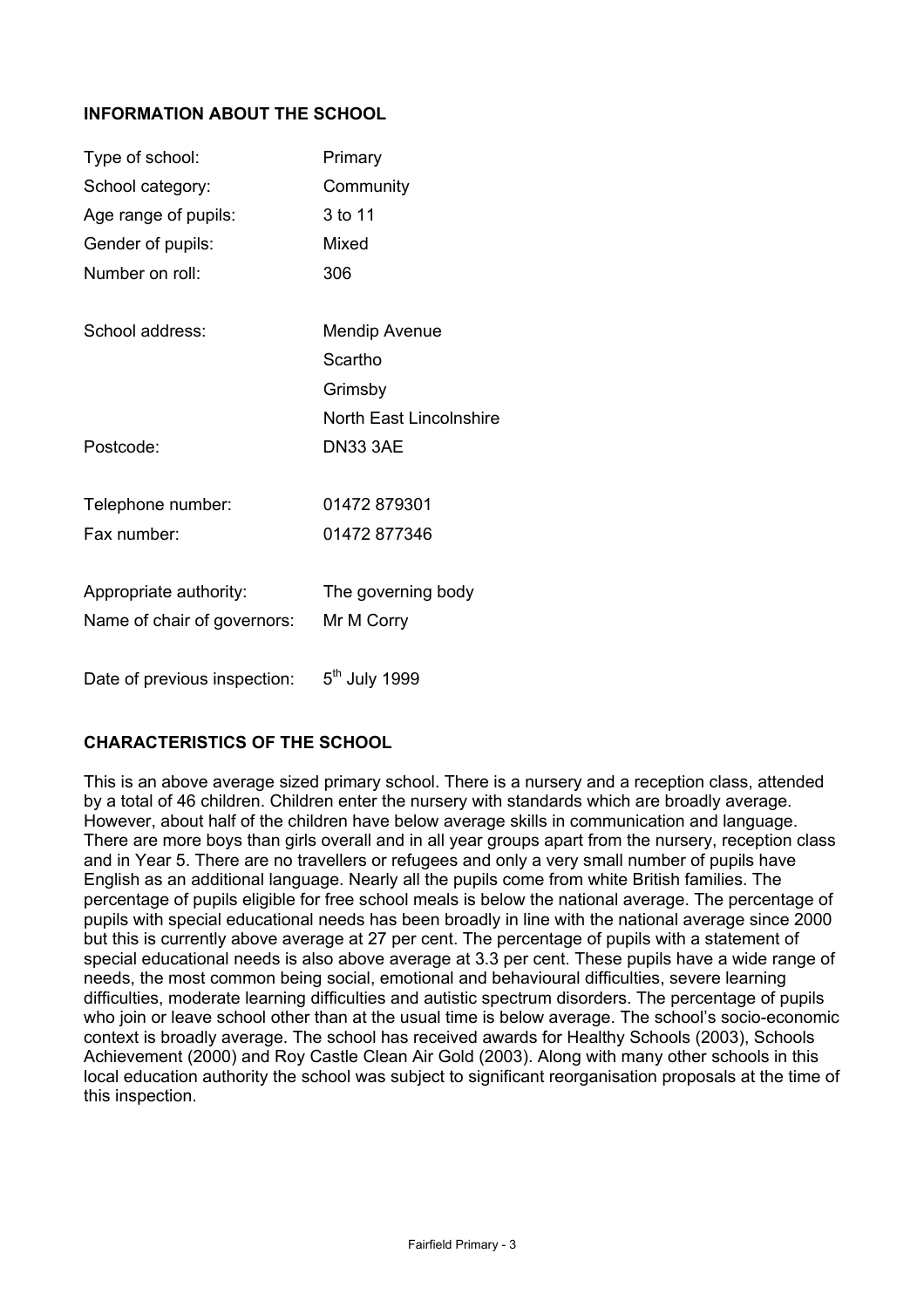# **INFORMATION ABOUT THE INSPECTION TEAM**

|       | Members of the inspection team |                | <b>Subject responsibilities</b>                                                                                                                            |
|-------|--------------------------------|----------------|------------------------------------------------------------------------------------------------------------------------------------------------------------|
| 23696 | Mr J Morris                    | Lead inspector | English<br>Personal, social and health<br>education and citizenship<br>Special educational needs<br>English as an additional language                      |
| 19369 | Mrs C Wild                     | Lay inspector  |                                                                                                                                                            |
| 16886 | Mr R Moseley                   | Team inspector | The Foundation Stage<br><b>Mathematics</b><br>Information and communication<br>technology<br>Art and design<br>Design and technology<br>Physical education |
| 2756  | Mr M Barron                    | Team inspector | Science<br>Religious education<br>Geography<br>History<br><b>Music</b>                                                                                     |

The inspection contractor was:

 Serco QAA Herringston Barn **Herringston Dorchester**  Dorset DT2 9PU

Any concerns or complaints about the inspection or the report should be made initially to the inspection contractor. The procedures are set out in the leaflet *'Complaining about Ofsted Inspections'*, which is available from Ofsted Publications Centre (telephone 07002 637833) or Ofsted's website (www.ofsted.gov.uk).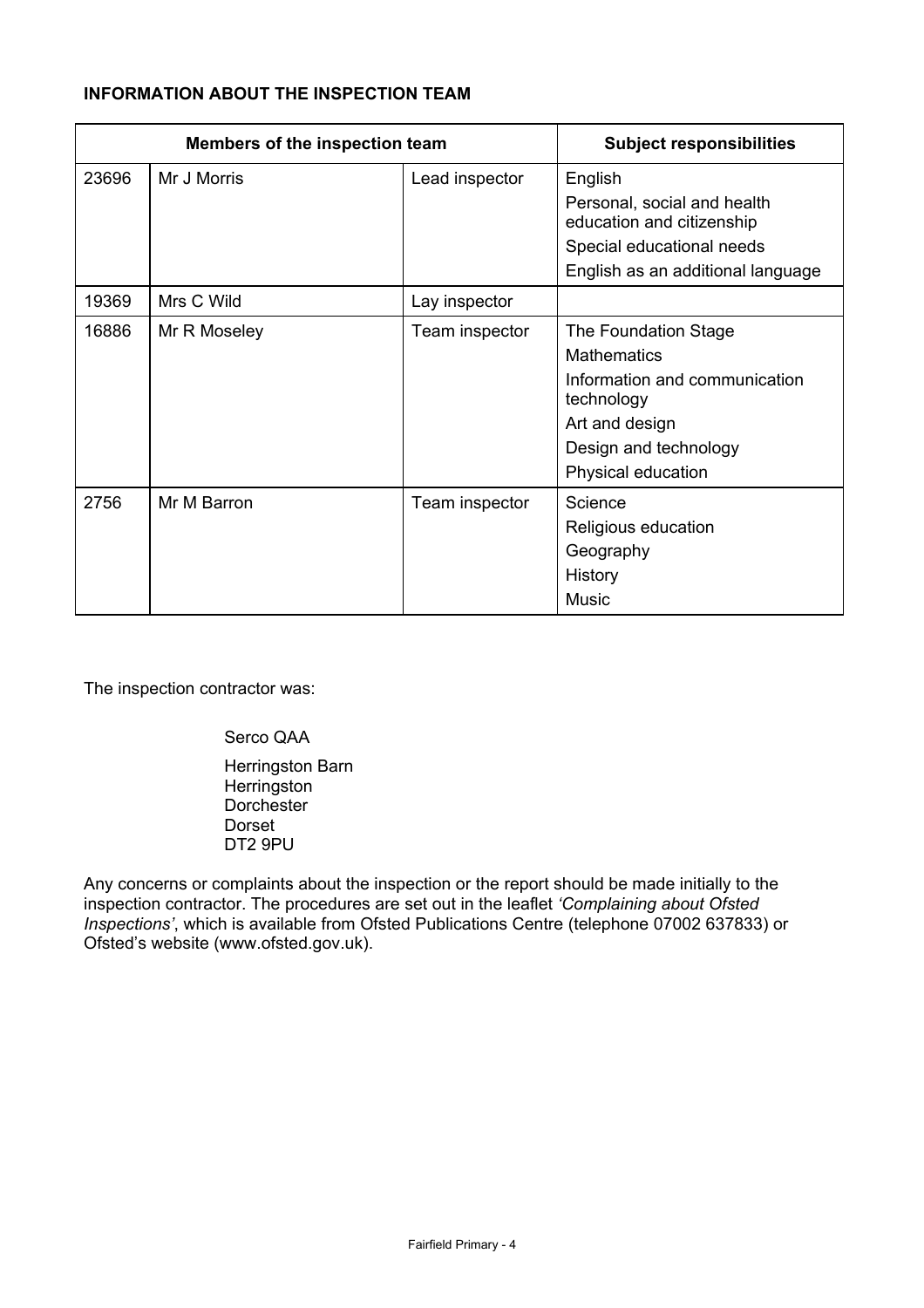**REPORT CONTENTS** 

|                                                                                                                                    | Page |
|------------------------------------------------------------------------------------------------------------------------------------|------|
| <b>PART A: SUMMARY OF THE REPORT</b>                                                                                               | 6    |
| PART B: COMMENTARY ON THE MAIN INSPECTION FINDINGS                                                                                 |      |
| <b>STANDARDS ACHIEVED BY PUPILS</b>                                                                                                | 8    |
| Standards achieved in areas of learning and subjects                                                                               |      |
| Pupils' attitudes, values and other personal qualities                                                                             |      |
| <b>QUALITY OF EDUCATION PROVIDED BY THE SCHOOL</b>                                                                                 | 11   |
| Teaching and learning<br>The curriculum<br>Care, guidance and support<br>Partnership with parents, other schools and the community |      |
| <b>LEADERSHIP AND MANAGEMENT</b>                                                                                                   | 15   |
| PART C: THE QUALITY OF EDUCATION IN AREAS OF LEARNING<br><b>AND SUBJECTS</b>                                                       | 17   |
| AREAS OF LEARNING IN THE FOUNDATION STAGE                                                                                          |      |
| <b>SUBJECTS IN KEY STAGES 1 AND 2</b>                                                                                              |      |
| <b>PART D: SUMMARY OF THE MAIN INSPECTION JUDGEMENTS</b>                                                                           | 30   |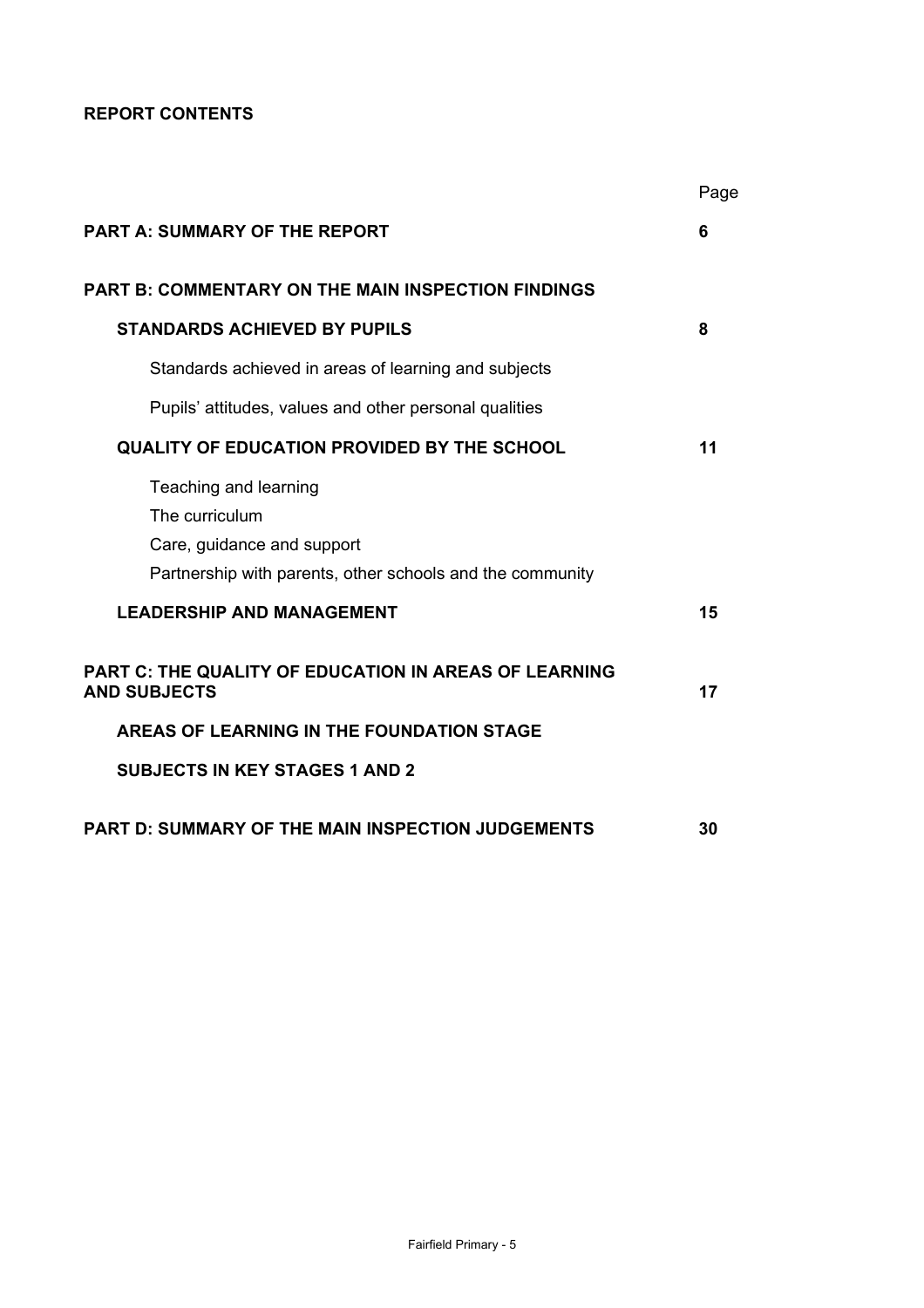# **PART A: SUMMARY OF THE REPORT**

# **OVERALL EVALUATION**

**This is a good school.** Pupils achieve well. Their very good attitudes to school and willingness to take responsibility are a major strength. Teaching and learning are good. Leadership and management are good. There is a strong sense of teamwork among staff, governors and parents, best characterised by a clear commitment to meeting all the pupils' needs, both academic and personal. The school provides good value for money.

The school's main strengths and weaknesses are:

- The very good provision for pupils' personal development results in very good attitudes and good behaviour throughout the school; Year 6 pupils are very mature and responsible.
- Pupils achieve well because they want to learn and are able to work independently.
- The teachers' high expectations and the very good work of the support staff are very significant factors in the good teaching and learning throughout the school.
- The headteacher is an effective leader. She is ably supported by other key staff and governors. There is good teamwork among all the staff.
- The effective use of the very good accommodation and grounds enhances learning.
- Pupils in Years 5 and 6 do not have enough opportunities to develop the key skills of scientific enquiry.
- This is a very caring school and there is a strong commitment to meeting the individual needs of all.
- Although it is satisfactory, the way the school prepares pupils for living in a multi-cultural society is a relative weakness.

Improvement since the last inspection in 1999 has been good. The school has taken effective action to tackle the issues identified in the previous report. As a result, there have been good improvements in the quality of teaching and arrangements to monitor it and the analysis and use of data about pupils' attainments. Teaching time in Years 3 to 6 has been increased and it is now slightly greater than the amount recommended nationally.

| <b>Results in National</b><br>Curriculum tests at the end |      | Similar schools |      |      |
|-----------------------------------------------------------|------|-----------------|------|------|
| of Year 6, compared with:                                 | 2002 | 2003            | 2004 | 2004 |
| English                                                   |      |                 |      |      |
| mathematics                                               |      | B               |      | в    |
| science                                                   |      |                 |      |      |

#### **STANDARDS ACHIEVED**

*Key: A - well above average; B – above average; C – average; D – below average; E – well below average Similar schools are those whose pupils attained similarly at the end of Year 2.* 

**Pupils of all abilities achieve well in all year groups.** Children's attainment on entry to the nursery is average overall, but below average in the key skills of communication and language. Children achieve well in all of the six areas of learning in The Foundation Stage curriculum and most of them are in line to achieve the standards expected by the time they start in Year 1. Over the past four years, the results of national tests of pupils at the end of Year 2 have always been good. The results at the end of Year 6 have shown considerable variation and this can be explained by differences in ability between different year groups. Standards are currently above average in Years 2 and 6 in English, mathematics, information and communication technology (ICT) and religious education. However, standards are average in science. This is largely because there are not enough learning experiences to develop the pupils' knowledge and understanding of the key skills of scientific enquiry, particularly in Years 5 and 6.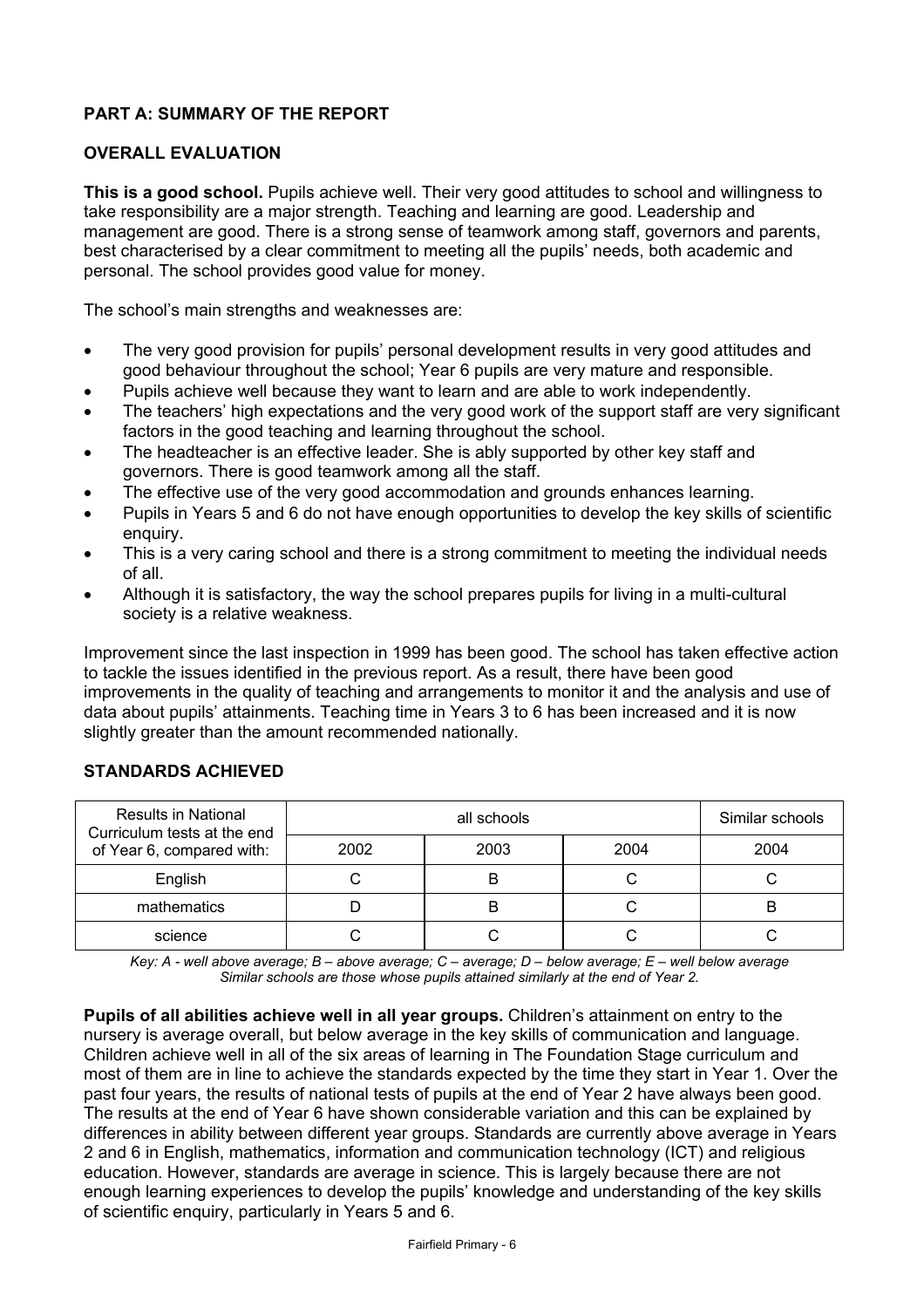**Pupils' personal qualities are very good.** Their attitudes to school are very positive from a very young age and by Year 6 they show great maturity and willingness to take responsibility and show initiative. Behaviour is good throughout the school, both during lessons and at other times. Pupils' spiritual, moral, social, and cultural development is good. However, more could be done to develop the pupils' knowledge and understanding of the multi-cultural diversity of modern Britain.

# **QUALITY OF EDUCATION**

**The quality of education is good. Teaching and learning are good overall.** They are good in all year groups in English, mathematics, ICT and religious education. They are very good in personal, social and health education. They are satisfactory in science because not enough emphasis is placed on developing the pupils' understanding of the key skills and procedures of scientific enquiry. Teachers have very high expectations of work and behaviour and successfully motivate pupils' desire to learn. Pupils have good work habits and are able to work well on their own for good periods of time. The support staff make a significant contribution to pupils' learning. The range and quality of learning opportunities are good overall. The provision for pupils' personal, social and health education and citizenship is very good. The school is committed to meeting the needs of all pupils and the provision for those with special educational needs is good. The accommodation is very good and resources are good and staff use these well to promote pupils' learning, particularly with regard to physical education and environmental awareness. The pastoral care provided for pupils is very good. Partnerships with parents and other schools and colleges are good and links with the community are very good.

# **LEADERSHIP AND MANAGEMENT**

**Leadership and management are good.** The headteacher and senior management team provide good leadership. Governance is good. The local education authority is carrying out a major review and reorganisation of its provision. This includes proposals to amalgamate Fairfield and another primary school on the Fairfield site. The headteacher and key governors are providing great commitment and stability at a time of very significant change and uncertainty. All statutory requirements are met.

# **PARENTS' AND PUPILS' VIEWS OF THE SCHOOL**

Parents are very positive about every aspect of the school's work and, in particular, they think it successfully meets their children's academic and personal needs. The inspection team agrees. Pupils are very happy about what the school does for them and they respond positively.

# **IMPROVEMENTS NEEDED**

The most important things the school should do to improve are:

- Provide pupils in Years 5 and 6 with more opportunities to develop the key skills of scientific enquiry.
- Provide more frequent learning experiences to develop pupils' knowledge and understanding of life in a multi-cultural society.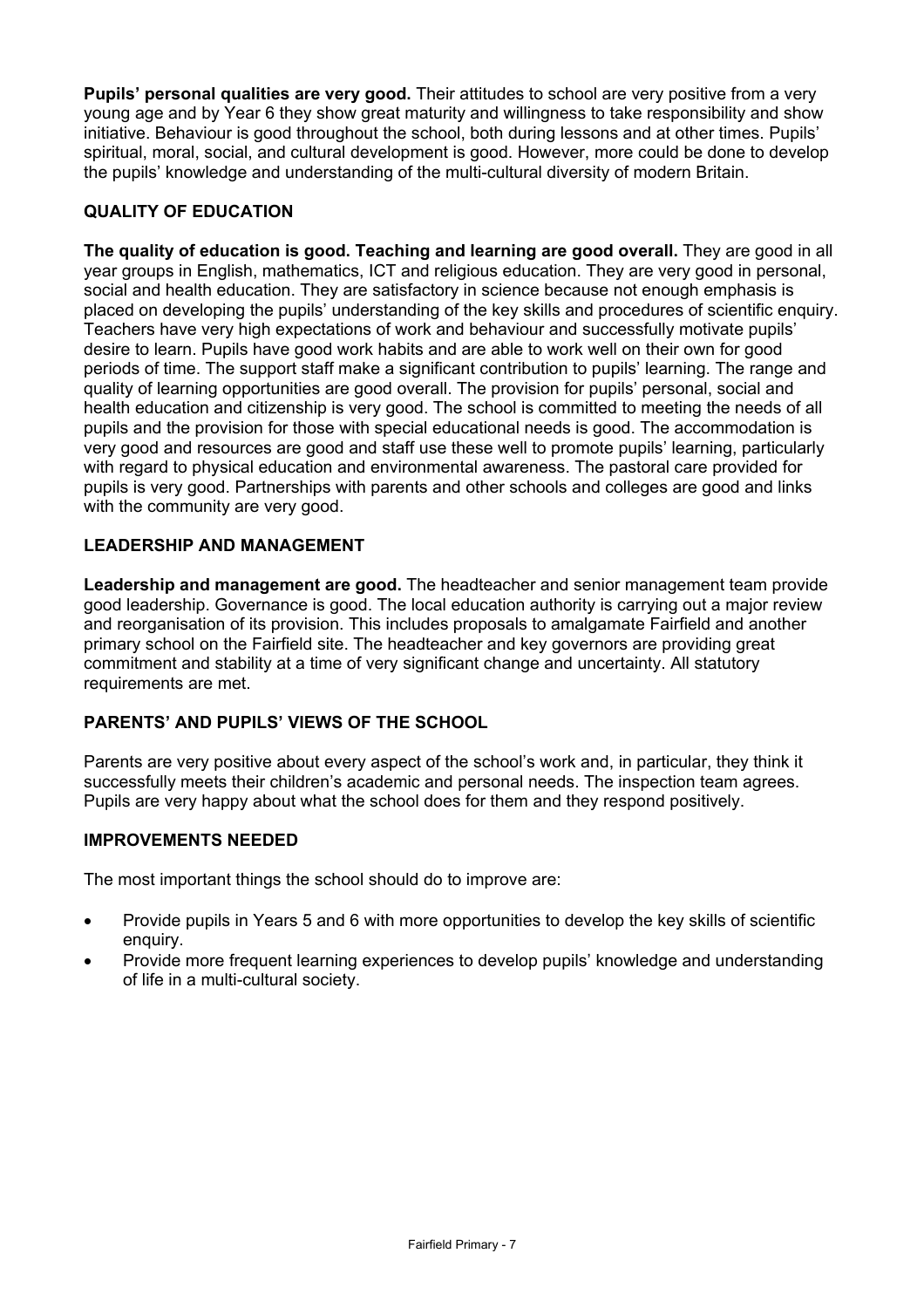# **PART B: COMMENTARY ON THE INSPECTION FINDINGS**

# **STANDARDS ACHIEVED BY PUPILS**

## **Standards achieved in areas of learning and subjects**

Pupils achieve well throughout the school. Standards are average in the Foundation Stage. In Year 2 and Year 6, standards in all the subjects inspected in full are above average except in science, where they are average.

## **Main strengths and weaknesses**

- Children in the nursery and reception achieve well in all of the six areas of learning in the Foundation Stage curriculum.
- Throughout Years 1 to 6, pupils achieve well in English, mathematics, ICT and religious education.
- In science, pupils achieve well in the acquisition and understanding of facts but the development of the skills of experimentation and investigation could be better, especially in Years 5 and 6.
- Pupils achieve very well overall in personal, social and health education.

- 1. Pupils throughout the school achieve well overall and in most aspects of their work. The children in the nursery and the reception class make good progress in all of the six areas of learning in the Foundation Stage curriculum. Although standards are broadly average as they approach transfer to Year 1, a significant proportion will exceed the goals children are expected to reach in speaking and listening. This provides them with a good start to their education and good work habits at an early age.
- 2. Pupils make good progress year on year in speaking and listening, reading and writing, mathematics, ICT and religious education. This applies to all pupils, including boys and girls, those with special educational needs, those identified as gifted and talented and the small number with English as an additional language. This is because teaching and learning are consistently good and these subjects are led and managed well. Literacy and numeracy skills are reinforced and extended well through other subjects. There has been good improvement since the last inspection in ICT but the pupils' good skills are not yet being used to best effect across the curriculum.
- 3. There are two important differences within this picture of good achievement. In science, pupils achieve well in the acquisition of scientific knowledge, vocabulary and facts in the different strands of the National Curriculum programmes of study. However, their achievement in the key skills of scientific enquiry is only satisfactory. This is because not enough emphasis is given to this, particularly in Years 5 and 6. In personal, social and health education pupils achieve very well. They achieve well in Years 1 to 4 but their progress accelerates in their last two years at the school. This is primarily because of the many opportunities they have to take on responsibilities and show initiative. Consequently, by the end of Year 6 the pupils are mature for their age and very well equipped for their transfer to secondary school.
- 4. Standards are currently above average in Years 2 and 6. The results of national tests in reading, writing and mathematics at the end of Year 2 have been above average for several years. Since 2000 they have always been at least average, often above average and at times very high. The results of national tests in English, mathematics and science at the end of Year 6 have shown considerable variation but there is no inspection evidence to suggest this is because of weaknesses in the school's work. These fluctuations can be explained by differences in ability between different year groups. The school effectively monitors and evaluates data for these national tests and teacher assessments across the curriculum. This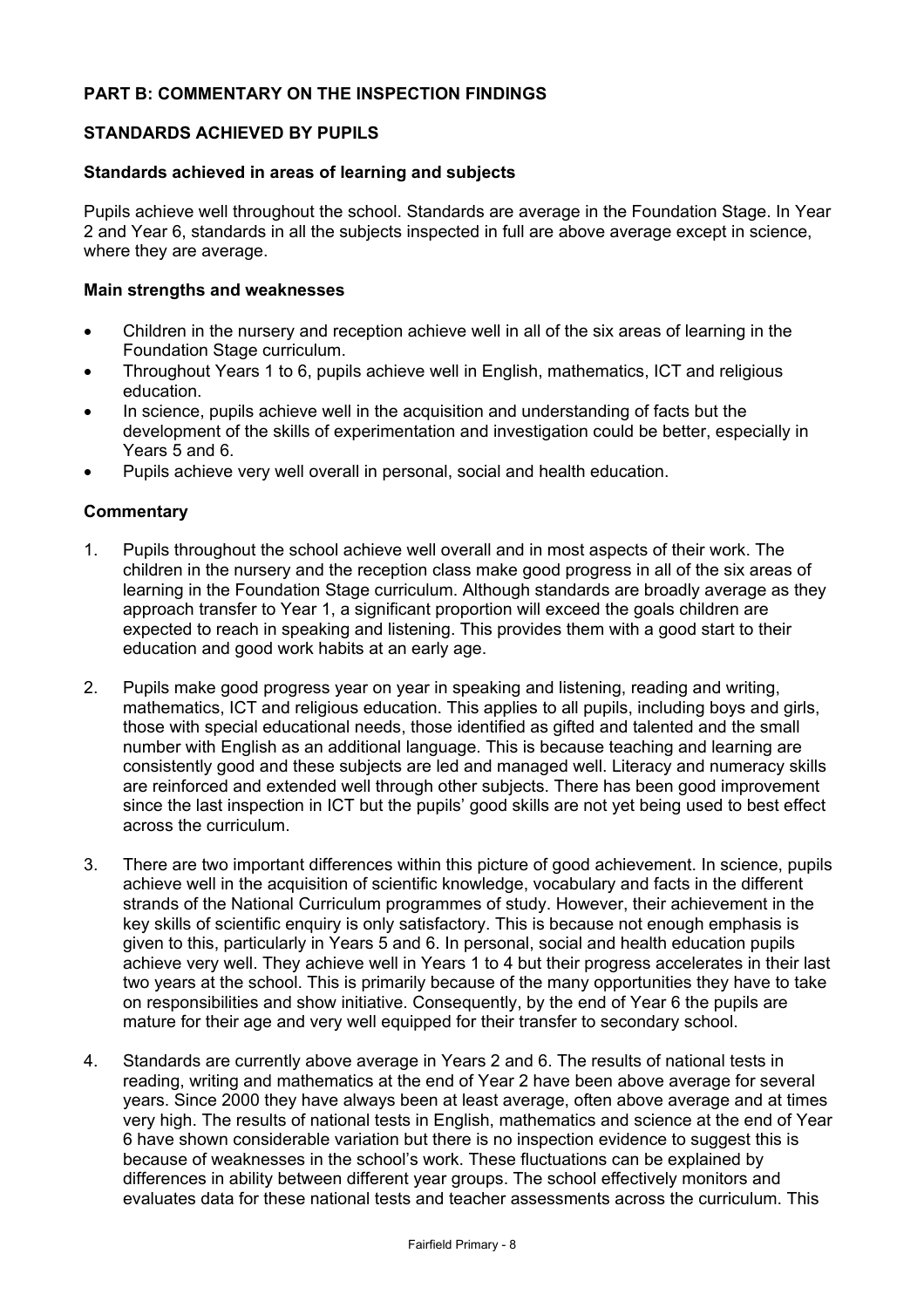rigorous analysis of assessment information is used well to set pupils targets in all subjects, but particularly literacy and numeracy. As a result, the pupils know what they are good at and what they need to do next.

| Standards in: | School results | <b>National results</b> |
|---------------|----------------|-------------------------|
| Reading       | 18.4 (16.8)    | 15.8(15.7)              |
| Writing       | 17.0(15.7)     | 14.6 (14.6)             |
| Mathematics   | 18.7 (18.3)    | 16.2(16.3)              |

#### *Standards in national tests at the end of Year 2 – average point scores in 2004*

*There were 41 pupils in the year group. Figures in brackets are for the previous year.* 

#### *Standards in national tests at the end of Year 6 – average point scores in 2004*

| Standards in:<br>School results |             | National results |
|---------------------------------|-------------|------------------|
| English                         | 26.7 (27.6) | 26.9 (26.8)      |
| Mathematics                     | 27.7 (27.6) | 27.0 (26.8)      |
| Science                         | 28.8 (28.8) | 28.6 (28.6)      |

*There were 42 pupils in the year group. Figures in brackets are for the previous year.* 

# **Pupils' attitudes, values and other personal qualities**

Pupils' attitudes to school are very good and their behaviour is good at all times. Spiritual, moral, social and cultural development is good overall. Attendance is good and punctuality is satisfactory.

#### **Main strengths and weaknesses**

- Pupils show great interest in lessons and other activities and respond well to the very good range of opportunities to take responsibility.
- The school has high expectations and successfully employs effective strategies for promoting good behaviour.
- Relationships between pupils and between staff and pupils are very good.
- Good spiritual and moral development and very good social development contribute well to the orderliness of the school.
- Attendance is above average.
- Although satisfactory, pupils' understanding of living in a multi-cultural society could be improved.

- 5. The school has successfully maintained the positive attitudes shown by the pupils at the time of the last inspection. Nearly all parents say their children are happy at school and the majority of pupils confirm this view. Pupils are good mannered, friendly and take a keen interest in lessons and the other activities provided for them. Experiences beyond the normal school day such as performing arts, sport and residential activities encourage pupils to be independent and help them to develop their self-esteem and confidence. The very good relationships between staff and pupils and among the pupils contribute to the pleasant and motivating ambience throughout the school.
- 6. Pupils have a clear sense of right and wrong and they understand and value the system of rewards and certificates to acknowledge their good behaviour and work. The pupils that have behavioural difficulties are managed very well and the school provides such good support that only very occasionally does their behaviour affect the learning of others. Although pupils and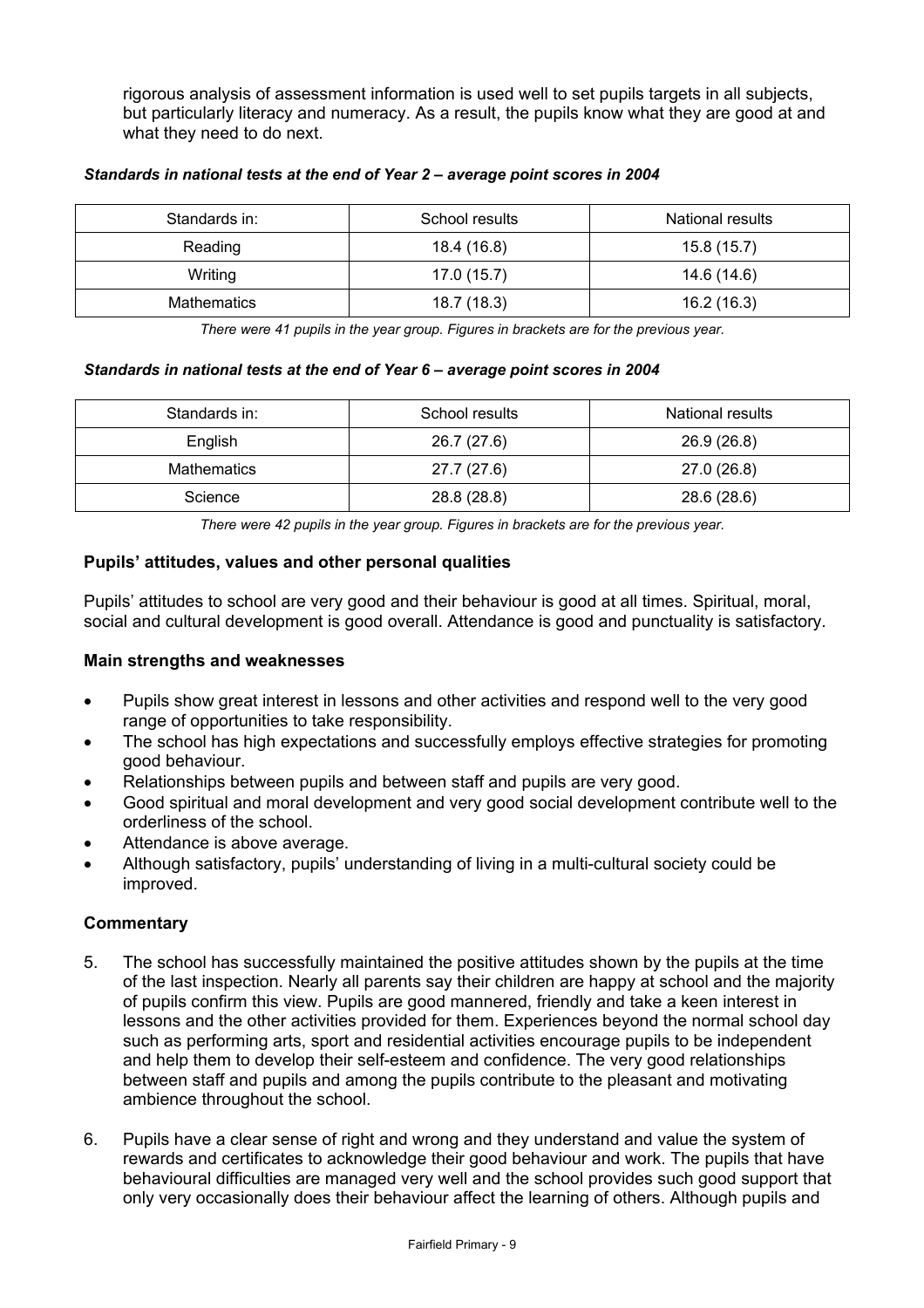parents say that occasional bullying takes place, the school actively promotes anti-bullying strategies and the pupils and parents are satisfied that the school deals with incidents quickly and appropriately. The inspection findings agree with the pupils' and parents' views.

- 7. Spiritual, moral and social development is good overall and pupils have a very good understanding of the responsibilities of living in a community. Arrangements for collective worship meet statutory requirements. Religious education, assemblies and personal, social and health education lessons successfully promote pupils' understanding of a range of real life situations they may meet. Pupils are taught to question and explore what is happening in their lives and to gain insights into society, such as when examining the news in a Year 6 citizenship lesson. Pupils have good work habits and gain great satisfaction from staying on task for good periods of time and completing set tasks. Pupils empathise with the suffering of others and raise considerable funds, for example for the international tsunami appeal earlier this year and charities such as the NSPCC. Staff encourage pupils to appreciate the boundaries that they set through the 'Aiming High' code of conduct and the consequences of breaking the rules. Staff set a very clear example to pupils of consideration for others and pupils respond positively to the opportunities in lessons to work both independently and cooperatively. 'Circle time' provides opportunities for pupils to reflect on their actions and to discuss possible actions to improve their community. A very effective school council gives pupils a strong voice in the school, particularly in appreciating and trying to improve the school environment. School prefects take their role very seriously. Pupils are trained as buddies to help others.
- 8. Cultural development is good overall. Pupils learn well about their own culture, particularly through history, drama, sport and music. Assemblies and lessons widen pupils' knowledge of topical world events such as the tsunami disaster. Pupils learn about different faiths through assemblies, religious education lessons and visits to the local places of worship. However, more could be done to promote pupils' awareness and understanding of living in a culturally diverse society. Although the school arranges some good special events, such as an 'Africa Week' and a visit by a story-teller, this is not embedded into practice on a day-to-day basis and good opportunities are missed in subjects such as art and design and music.
- 9. Attendance at the school is good and higher than normally seen in primary schools. Unauthorised absence is below average. The school actively monitors attendance and encourages parents to make sure their children attend regularly. Although most parents assist the school in maintaining good attendance, an increasing number take their children out of school during term time for family holidays. The majority of pupils arrive at school on time. The small number of pupils who arrive late mostly do so before the end of registration. There was one fixed period exclusion in the year prior to the inspection and this was managed well.

| Authorised absence |     |  | Unauthorised absence |     |
|--------------------|-----|--|----------------------|-----|
| School data        | 4.  |  | School data          |     |
| National data      | 5.1 |  | National data        | 0.4 |

# *Attendance in the latest complete reporting year (%)*

*The table gives the percentage of half days (sessions) missed through absence for the latest complete reporting year.*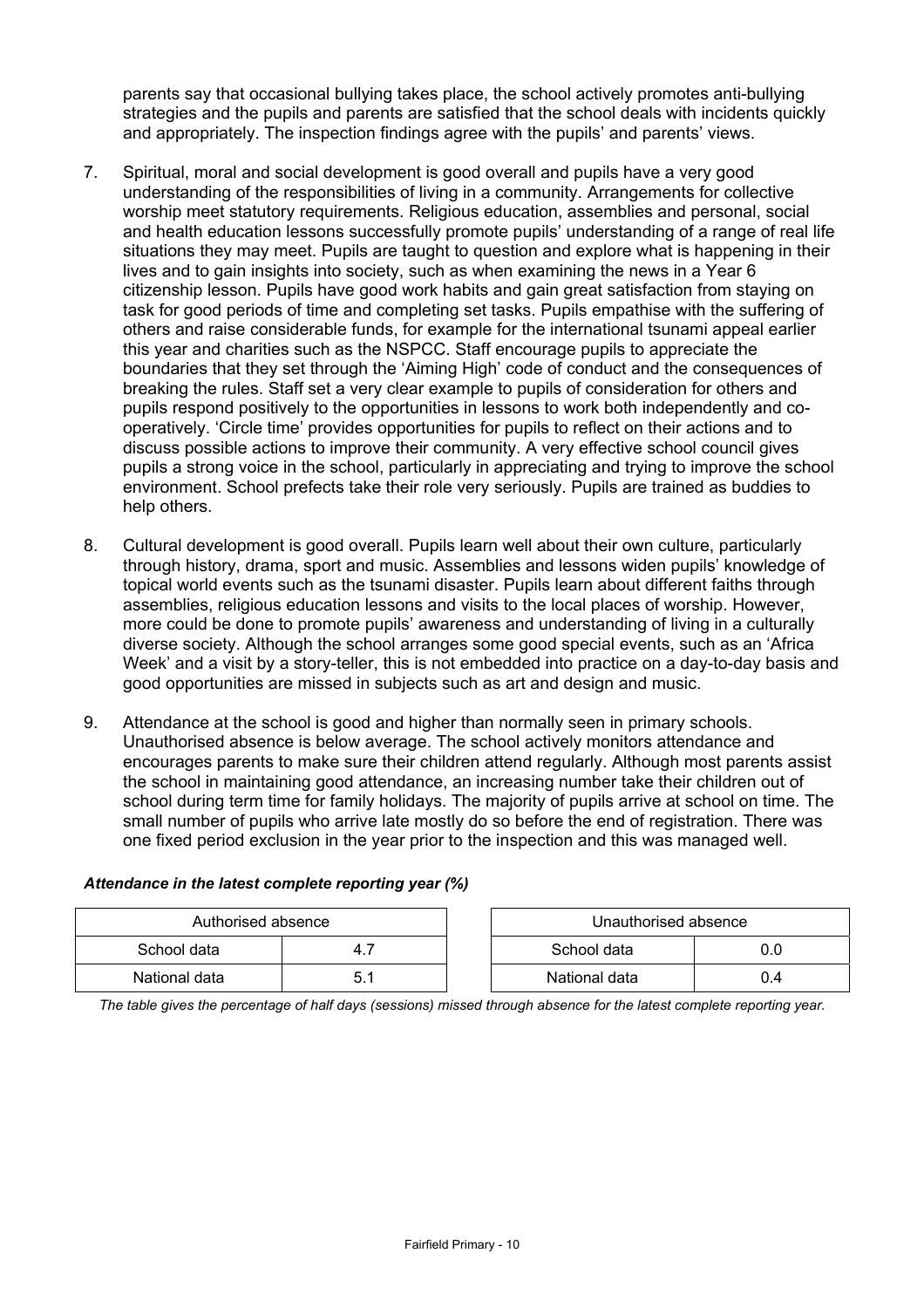#### *Ethnic background of pupils Exclusions in the last school year*

| Categories used in the Annual School Census | No of pupils<br>on roll | Number of<br>fixed period<br>exclusions | Number of<br>permanent<br>exclusions |
|---------------------------------------------|-------------------------|-----------------------------------------|--------------------------------------|
| White – British                             | 295                     |                                         |                                      |
| White – any other White background          |                         |                                         |                                      |
| Mixed – White and Black Caribbean           |                         |                                         |                                      |
| Mixed – White and Black African             | 2                       | $\Omega$                                |                                      |
| Mixed - White and Asian                     |                         |                                         |                                      |
| Asian or Asian British - Indian             |                         | O                                       |                                      |
| Asian or Asian British - Bangladeshi        |                         |                                         |                                      |
| No ethnic group recorded                    |                         |                                         |                                      |

*The table gives the number of exclusions, which may be different from the number of pupils excluded.*

# **QUALITY OF EDUCATION PROVIDED BY THE SCHOOL**

The quality of education is good. Teaching and learning and assessment are good. The curriculum provided is good and opportunities for enrichment are good. The accommodation is very good and resources are good. Care is very good. Partnership with parents and the community is good. Partnership with other education providers is very good.

## **Teaching and learning**

Teaching and learning are good overall and in all year groups. Assessment is good.

#### **Main strengths and weaknesses**

- Teaching is predominantly good and never less than satisfactory. There are no significant differences between classes. Consequently all pupils learn well.
- The pupils' ability and willingness to work independently or with others is a major factor in their good learning and the productive, harmonious atmosphere in lessons and at other times.
- Teaching assistants make an important contribution to pupils' progress.

# **Commentary**

#### *Summary of teaching observed during the inspection in 42 lessons*

| Excellent | Very good | Good     | Satisfactory | Unsatisfactory | Poor | Very Poor |
|-----------|-----------|----------|--------------|----------------|------|-----------|
|           | 7(17%)    | 26 (62%) | 9(21%)       |                |      |           |

*The table gives the number of lessons observed in each of the seven categories used to make judgements about lessons; figures in brackets show percentages where 30 or more lessons are seen.* 

10. Teaching and learning are good in all of the six areas of learning in the Foundation Stage. They are consistently good from Year 1 to Year 6 in English, mathematics, ICT and religious education. They are very good in personal, social and health education and citizenship and this has a positive effect on pupils' attitudes to learning and behaviour in lessons and at other times. Teaching and learning are satisfactory in science. Teachers successfully promote the acquisition of scientific vocabulary and factual knowledge. However, they do not do enough to develop the pupils' understanding of the key skills and procedures of scientific experimentation and investigation, especially in Years 5 and 6. The evidence from lessons, summarised in the table above, is substantiated by extensive examination of pupils' work.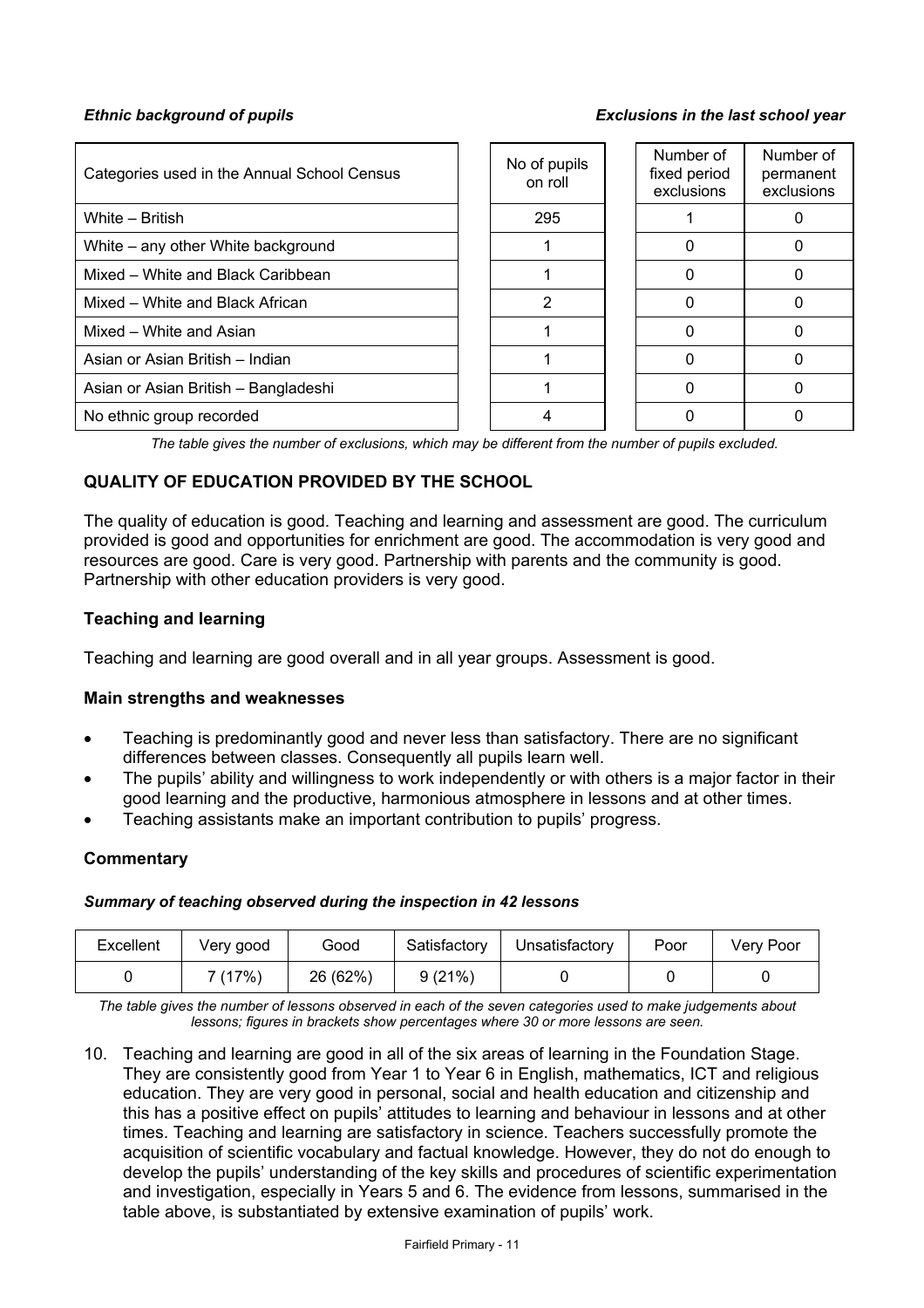- 11. Teachers know the curriculum well and they know the pupils very well. Teachers have high expectations of work and behaviour. They very successfully foster the pupils' desire to learn and equip them with good working habits at an early age. Even in Year 1 pupils listen carefully in whole class discussions and get on with set tasks diligently and happily. This is because lesson content captures their interest and different tasks or levels of support are provided for pupils of different abilities. Throughout the school pupils are attentive to adults and work diligently on individual tasks for good periods of time. Pupils work well in pairs or small groups when asked to do so. Pupils in Year 6 are very good at organising themselves and their equipment and getting on with tasks independently, in pairs or in small groups.
- 12. Teaching assistants are effective and highly valued members of the staff team. They provide good support for pupils in lessons, particularly those with special educational needs. They lead sessions with groups of pupils in library skills. They take sessions with self-esteem groups for pupils identified as needing additional support in aspects of their personal development and behaviour. Two teaching assistants are responsible for displays around the school. These displays effectively celebrate pupils' achievements, provide good prompts for literacy and numeracy lessons and generally enhance the quality of the school environment.
- 13. The arrangements to assess what pupils know, understand and can do, are good across the curriculum. This information is analysed rigorously and systematically and used effectively, particularly in setting pupils individual targets for their learning. The headteacher plays an important role in this aspect of the school's work and, together with the subject leaders, uses this information as an important factor in identifying the priorities in the school development plan.

# **The curriculum**

The curriculum provided by the school is good. Opportunities for enrichment are good. The accommodation is very good and resources are good.

# **Main strengths and weaknesses**

- The school provides a good breadth of learning opportunities for all pupils.
- The school's accommodation is very good.
- Pupils are provided with a good range of opportunities for learning outside the school day.
- Provision for different groups of pupils is good.

- 14. The school's curriculum fully meets the requirements of the National Curriculum and the locally agreed syllabus for religious education. It is broad and well balanced and is regularly reviewed in order to ensure that it promotes both academic learning and the personal development of pupils effectively. The provision in the Foundation Stage is good in all of the six areas of learning. Pupils in Year 3 and Year 5 also benefit from regular opportunities to learn a modern foreign language, French. There are schemes of work in place for all subjects. The provision for pupils' personal, social and health education and citizenship is very good. The school has taken effective steps to address the criticism in the previous inspection report regarding the time allocated to teaching in Years 3 to 6. It is now slightly greater than that recommended nationally.
- 15. Teachers and support staff work well as a team in order to provide a consistent approach to teaching and to provide good equality of access and opportunity for all pupils. Pupils who encounter difficulties in learning are well supported through the effective use of competent teaching assistants and this enables them to take a full and active part in lessons and to achieve well.
- 16. Learning resources are good overall and they are very good for science and ICT. The school uses its very well maintained and spacious accommodation very effectively to provide a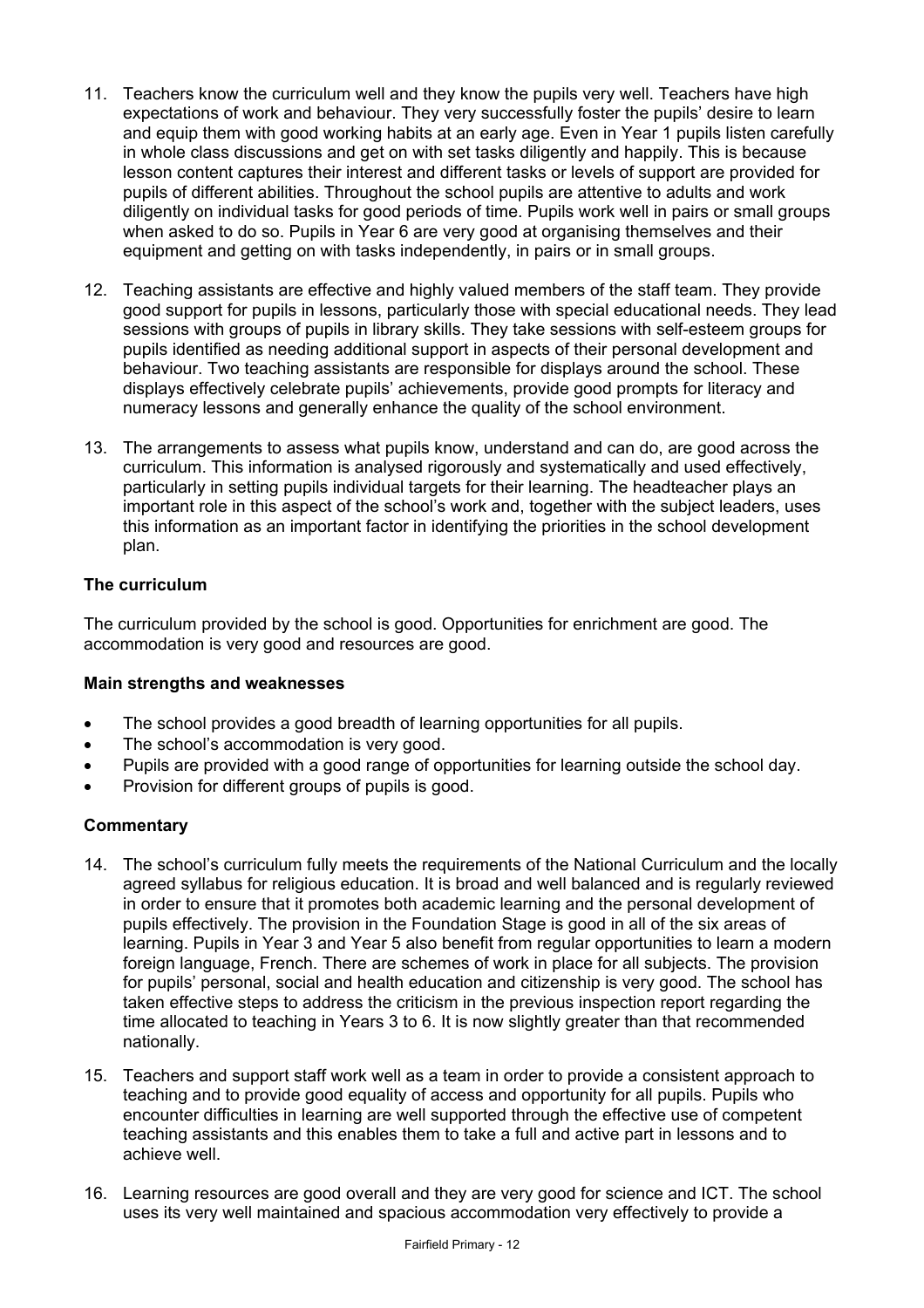stimulating atmosphere for learning. Classrooms are large and bright and are organised imaginatively. The extensive school grounds are used very well as an ongoing resource for enhancing the teaching of subjects such as physical education and developing environmental awareness through activities in science and geography.

- 17. Pupils benefit from the wide range of well planned extra-curricular activities the school offers. Clubs such as 'kids club', 'breakfast club', chess, badminton, football and choir are very popular and many pupils are involved in them. Visitors to the school and visits to places of interest help to develop pupils' knowledge and understanding of the world around them. Lecturers from local universities, for example, visit the school to teach science whilst visits to local museums and residential stays at educational centres for older pupils help to reinforce good attitudes to learning. In addition the school has formed good ties with the local secondary school. Pupils' transition to the next stage of their education begins in Year 5 and is continued in Year 6 when pupils are taught mathematics by a secondary teacher and also visit the secondary school to study aspects of ICT. Overall, the school prepares pupils well for the later stages of their education.
- 18. The school effectively meets the needs of all its pupils, including those with English as an additional language, those with special educational needs and those identified as gifted and talented. There are good individual education plans for all these pupils. These contain good quality targets, which are predominantly but not exclusively to do with literacy and numeracy, designed to help the pupils achieve at least as well as their peers. Some of the gifted and talented pupils have targets in subjects like art and design and very challenging targets in literacy. However, sufficient challenge is not always provided for more able pupils in science.

# **Care, guidance and support**

The school provides very good care for the pupils. Very good support, advice and guidance is provided based on the monitoring of pupils' work and personal development. There is very good involvement of pupils in the work of the school.

# **Main strengths and weaknesses**

- Very good relationships are a key factor in the very good personal support provided for pupils.
- Very good induction arrangements help children settle well into the nursery and when pupils move from year to year and transfer to secondary school.
- Staff have very good knowledge of the pupils' personal and academic development and provide very good guidance to help pupils improve their work.
- Pupils' views are actively sought and valued.
- Health and safety procedures are very good.

- 19. Very positive relationships underpin much of the work in this very caring school and they make a significant contribution to the sense of well being of the staff and pupils. Staff know the pupils very well, which helps the pupils feel happy and secure in their care. Very good records of pupils' personal development and of their academic achievements are kept and pupils and parents know the individual targets that are set for improvement. A strong commitment by staff to implementing the school behaviour policy, particularly giving rewards for good work and behaviour, results in a consistent approach to supporting pupils' personal development. This is managed well by the senior management team. Consequently, the school functions as an orderly community and this is appreciated by both pupils and parents.
- 20. The school actively involves pupils in democratic processes. Time is given in personal, social and health education lessons for pupils to voice their opinions on issues that concern them, such as improving the school environment. Class representatives report their views to the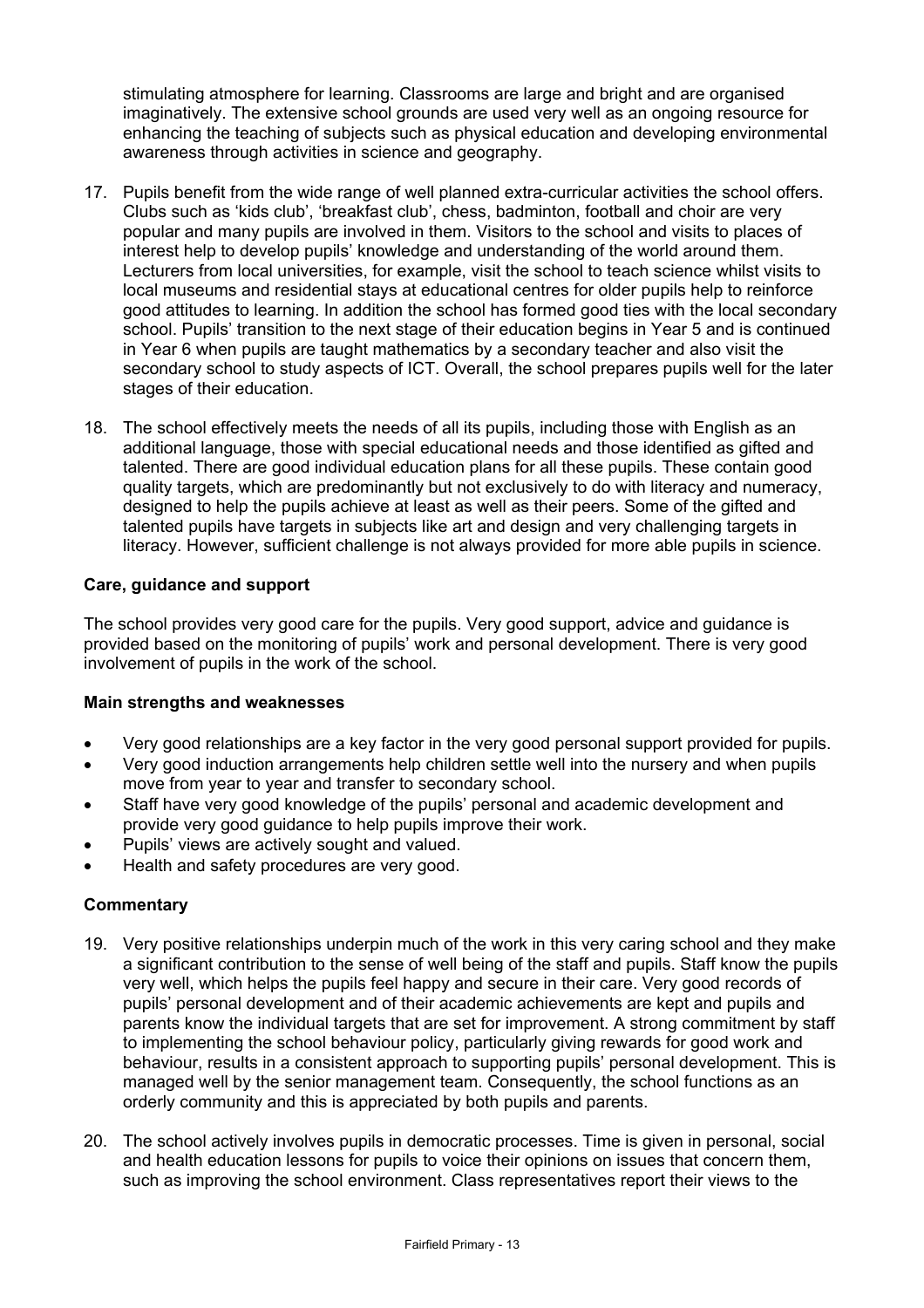school council at regular meetings. The current project is to try to raise money to build a summer house in the school grounds.

- 21. Procedures for safeguarding the health and welfare of the pupils are very good. The school complies fully with the local area guidelines for child protection; all staff have received training and are aware of the school's procedures. The school is very actively participating in the Healthy Schools Award initiative, for example through the constant provision of drinking water. Routine health and safety procedures are fully in place at all levels of the school staffing structure. A high number of staff are fully trained in first aid. Risk assessments are rigorous for outside visits, residential visits, lessons and site improvements.
- 22. The school provides very good support for pupils' personal development. Pupils feel the staff are approachable and almost all of them feel that there is an adult they can go to if they are worried. The school's system for assessment provides target booklets for each pupil in all subjects. The pupils are clear on how to improve work and both parents and pupils feel the booklets give them a good insight into how they are achieving. In lessons, the teachers and teaching assistants give good support to pupils with special educational needs.
- 23. The on-site nursery is well thought of by the parents and the very good induction procedures enable the children to settle very quickly. Induction into school is a smooth, natural process. Visits to the classrooms and taking part in assemblies ensure the children quickly become familiar with the staff and procedures. Parents are welcome to come into school and some settle their children on arrival, however the majority of children are independent and are happy to enter school themselves. Transition to secondary school is very good. Pupils visit for taster days and staff from the secondary school come into school to teach some lessons.

# **Partnership with parents, other schools and the community**

The school's links with parents are good. Very good links are in place with local primary and secondary schools and universities. The school has good links with the community.

#### **Main strengths and weaknesses**

- The majority of parents are happy with all aspects of the school's work.
- The school successfully seeks parents' views.
- The school is an active participant in the local community.
- The school's procedures for dealing with complaints are very good.

- 24. Nearly all parents have positive views of the school. All of the parents who returned questionnaires and attended the meeting with lead inspector feel happy about approaching the school with suggestions or concerns. The confidence parents feel in talking to staff is a good measure of the school's success in creating good relationships with all members of its community. The school is popular with parents and some choose it knowing it will involve considerable travel. Although the school does not currently have a formalised parent teacher association, there is good support for social and fund raising events. Parents give practical support, such as in listening to pupils reading, and helping with craft activities and in the library.
- 25. Overall, information to parents is of a good quality. They receive regular notices of events and letters requesting support for visits and with topic work but a standard newsletter is not provided. Three consultation evenings each year gives parents good access to staff to discuss their children's progress and target books inform parents of the areas that their children are working on. Pupils' annual progress reports meet statutory requirements and successfully celebrate pupils' achievements but do not effectively help parents to gauge how their children achieve in comparison with others or identify key areas for improvement.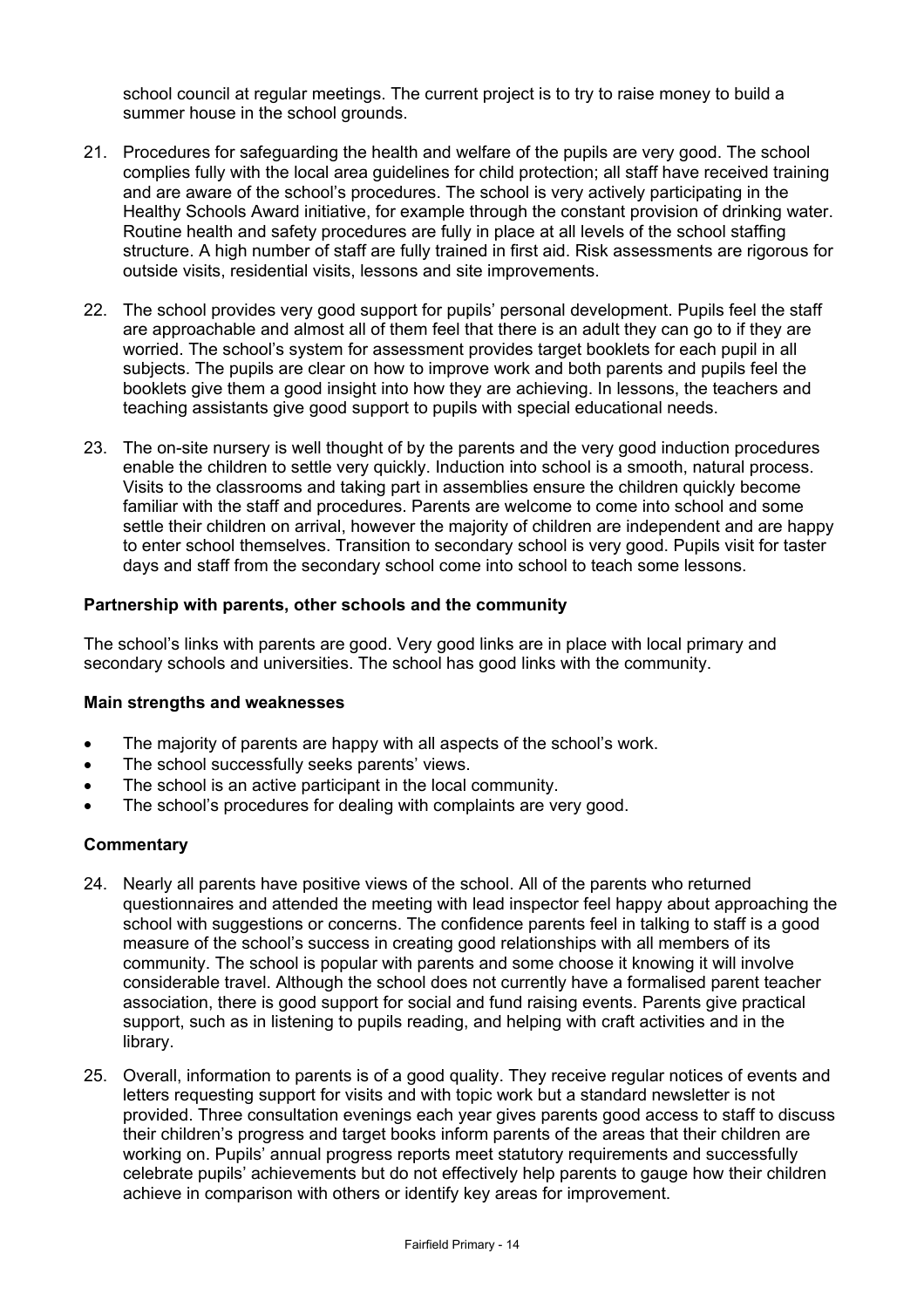- 26. There is very good provision for parents and children outside normal school hours. There is a breakfast club for a small number of pupils and teachers operate a rota to ensure adequate supervision is in place for play before school starts. A flourishing after-school club provides parents with a secure environment with qualified staff to provide planned play and a nourishing meal.
- 27. The school takes a very active part in the local community through events such as the music festival with other local primary schools. Very good links are in place with the local church and the school makes good use of the local mosque for visits to enhance the curriculum. Close links are in place with the local high school and its specialist status enables the school to benefit from valuable lessons for pupils from visiting teachers, which augments the curriculum well. The school makes very good use of nearby universities, whose staff work alongside the teachers in a number of lessons such as science and physical education.
- 28. The school seeks parents' views regularly with questionnaires on a variety of issues, such as school meals, lunchtime play and the role of governors. Responses are positive and the school has acted quickly in response to parents' concerns about school meals. Parents feel that the school takes their views seriously, both individually or in responding to questionnaire issues. The inspection team agrees with the parents.

# **LEADERSHIP AND MANAGEMENT**

The leadership of the headteacher is good. The leadership of other key staff is good. Management is good. Governance is good.

# **Main strengths and weaknesses**

- The school's commitment to meeting the needs of different groups of pupils is very good.
- The long-serving headteacher and senior members of the governing body provide stability and clear direction to the work of the school at a time when it is facing a potentially very significant change.

- 29. The headteacher provides a strong steer to the work of the school. There is a very clear common sense of purpose and good teamwork among all the staff, governors and parents. The most significant strength is the tangible concern for the needs of all pupils. Consequently, provision is good for the small number of pupils with English as an additional language, those pupils identified as being gifted and talented and those with special educational needs. All these different groups of pupils achieve well and there is no evidence of a significant difference in the achievement of boys and girls. The headteacher plays a leading role in the analysis of assessment information and tracking pupils' progress and, together with the subject leaders and class teachers, provides clear targets for all pupils to help them improve their work.
- 30. The local education authority is carrying out a major review of its provision, and along with many others the school is subject to re-organisation proposals. There are plans to amalgamate this school with another nearby primary school on the Fairfield site. This is clearly a time of great uncertainty for staff and parents. The headteacher and senior members of the governing body are providing stability and commitment during a difficult period. In addition, the deputy headteacher is currently working part-time following a period of maternity leave. The headteacher and governors are managing this unusual situation well by reviewing the structure and role of the senior management team. Whilst working part-time, the deputy headteacher remains an effective leader and teacher and is an effective co-ordinator for special educational needs.
- 31. The school effectively monitors and measures the effectiveness of its work. The grades it gave itself in the Ofsted self-evaluation form prior to this inspection match the team's judgements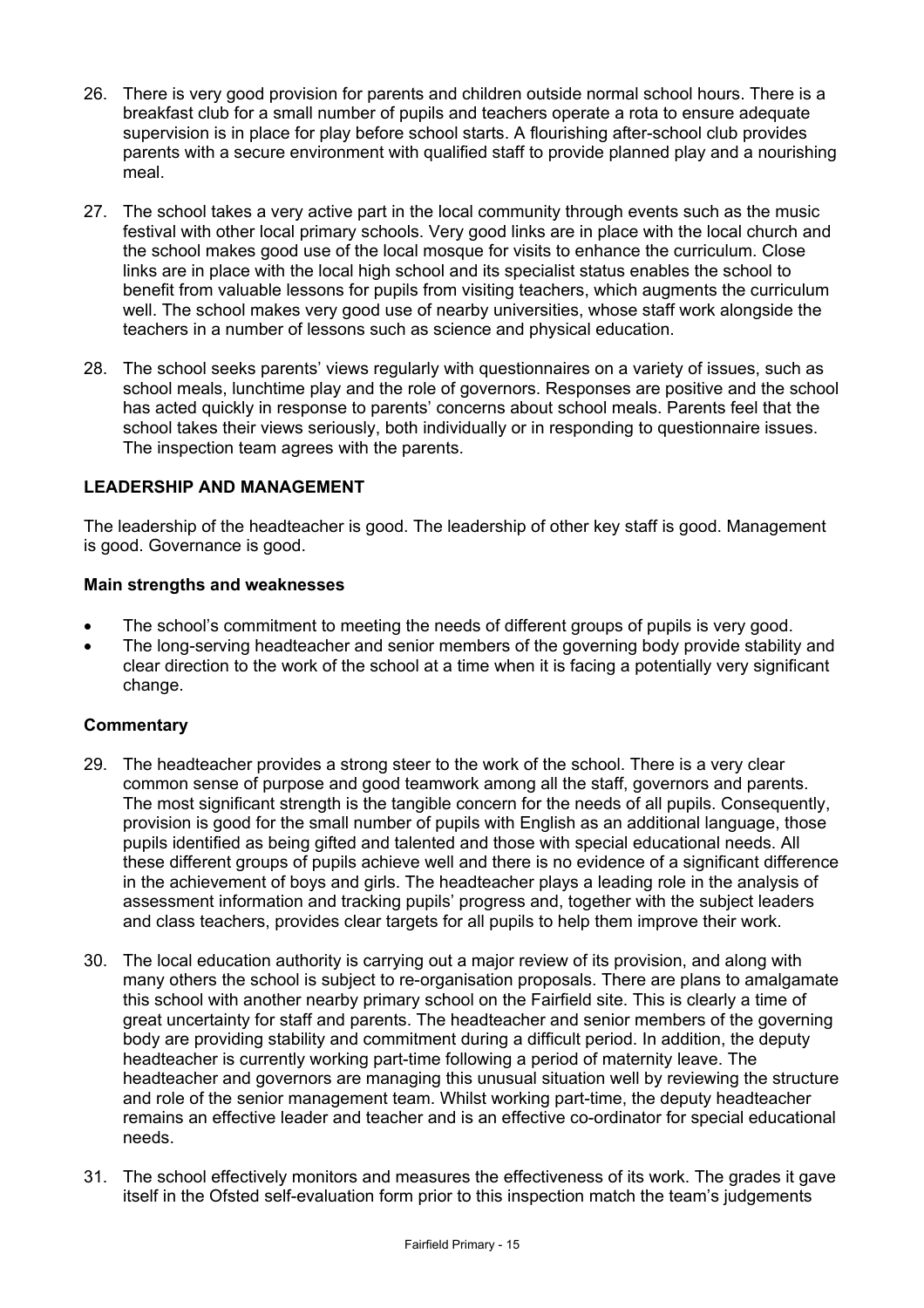very closely. Senior staff and governors have an accurate view of what the school does well and what it could do better. There is no sense of complacency in the light of several years of pupils achieving well, positive Ofsted inspection and local education authority monitoring outcomes and positive feedback from pupils, parents and the local community. Subject coordinators are diligent and effective in their duties and responsibilities. There are good arrangements for performance management and staff training, including that of support staff.

32. Financial management is good. Available funds are used effectively to promote pupils' learning. The good school development plan is fully costed and staff training needs and improvements to learning resources and the accommodation are clearly identified. The senior management team and governors pay good regard to the principles of best value. All of the above has resulted in good improvement since the last inspection.

#### *Financial information for the year April 2004 to March 2005*

| Income and expenditure $(E)$ | Balances (£) |                                  |
|------------------------------|--------------|----------------------------------|
| 820,618<br>Total income      |              | Balance from previous year       |
| Total expenditure            | 846.611      | Balance carried forward to the r |
| Expenditure per pupil        | 2,687        |                                  |

| Income and expenditure $(E)$ |         | Balances (£)                        |         |
|------------------------------|---------|-------------------------------------|---------|
| Total income                 | 820.618 | Balance from previous year          | 73,289# |
| Total expenditure            | 846.611 | Balance carried forward to the next | 47.296  |
|                              |         |                                     |         |

# This figure includes some of the costs for the building of a walkway that was budgeted for but not completed in that financial year.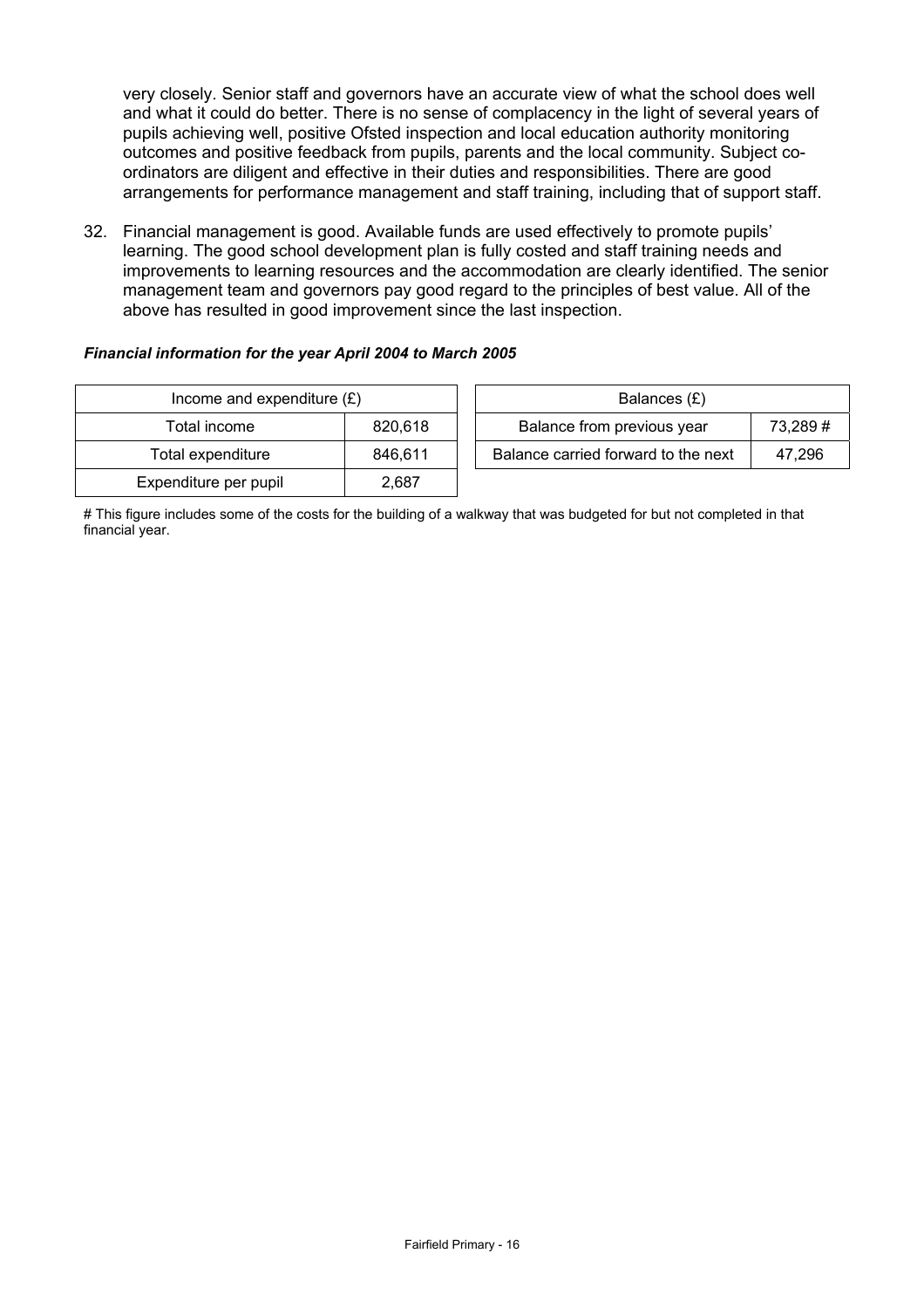# **PART C: THE QUALITY OF EDUCATION IN AREAS OF LEARNING AND SUBJECTS**

# **AREAS OF LEARNING IN THE FOUNDATION STAGE**

- 33. Provision for children in the Foundation Stage is good. Children are admitted to the nursery when they are three. They attend part-time. They quickly gain confidence and in spite of limited speaking and listening skills, they are happy to play alongside each other and respond well to adults, who nurture them into the routines of the nursery. Parents are well supported in preparing their children for nursery. The good information and visits help to familiarize the children with the adults. The established routines and gentle encouragement help to make children feel secure. Children enter the nursery with standards which are broadly average. However, about half of the children have below average skills in communication and language. They make good progress throughout the nursery and the reception class and although pupils enter Year 1 with broadly average standards, a significant proportion will exceed the goals children are expected to reach in speaking and listening. As yet, the good provision and many new ideas have not been in place long enough for children to reach even higher standards by the time they enter Year 1.
- 34. The curriculum in the Foundation Stage is well planned. Good use is made of the two classrooms and the secure and extensive outdoor area, consisting of a play area, a lawn area and an excellent wildlife area. The curriculum recognises common themes running concurrently between nursery and reception class but their approach is different so that children in reception are integrating well into the literacy and numeracy strategies at an early stage.
- 35. The quality of teaching is good in all areas of learning, both in the nursery and the reception class, and this enables children to achieve well. Two part-time nursery nurses work well with the teachers and contribute a great deal to the quality of provision. Children learn well, are lively and enthusiastic about their work and try hard to succeed. The children who have special educational needs are carefully monitored by all staff, who ensure they also achieve well. They are fully included in all activities and are equally challenged so that they contribute well to discussions and role-play activities. The range of resources is good and supports children's learning well. Both classroom areas are managed and, for older children in the nursery and those in the reception class, satisfactory assessment procedures have been introduced, which are giving a reasonable picture of how well children are progressing. However, the initial assessment of children's capabilities when they start the nursery is inadequate and this makes it difficult for the staff to clearly judge just how well children have improved over the full period in the Foundation Stage. The Foundation Stage co-ordinator, who is fairly new to her post, is well aware of this weakness and has plans to correct it shortly. She is also aware that the new initiatives she has introduced have only been in place a short time and have not yet resulted in improved standards by the start of Year 1. Leadership and management are good overall. There has been good improvement since the last inspection.

# **PERSONAL, SOCIAL AND EMOTIONAL DEVELOPMENT**

Provision in personal, social and emotional development is **good**.

#### **Main strengths and weaknesses**

- Relationships are very good.
- The children work both independently and co-operatively.
- All the children behave well and are enthusiastic about their learning.
- There are well-planned opportunities for children to develop their social skills.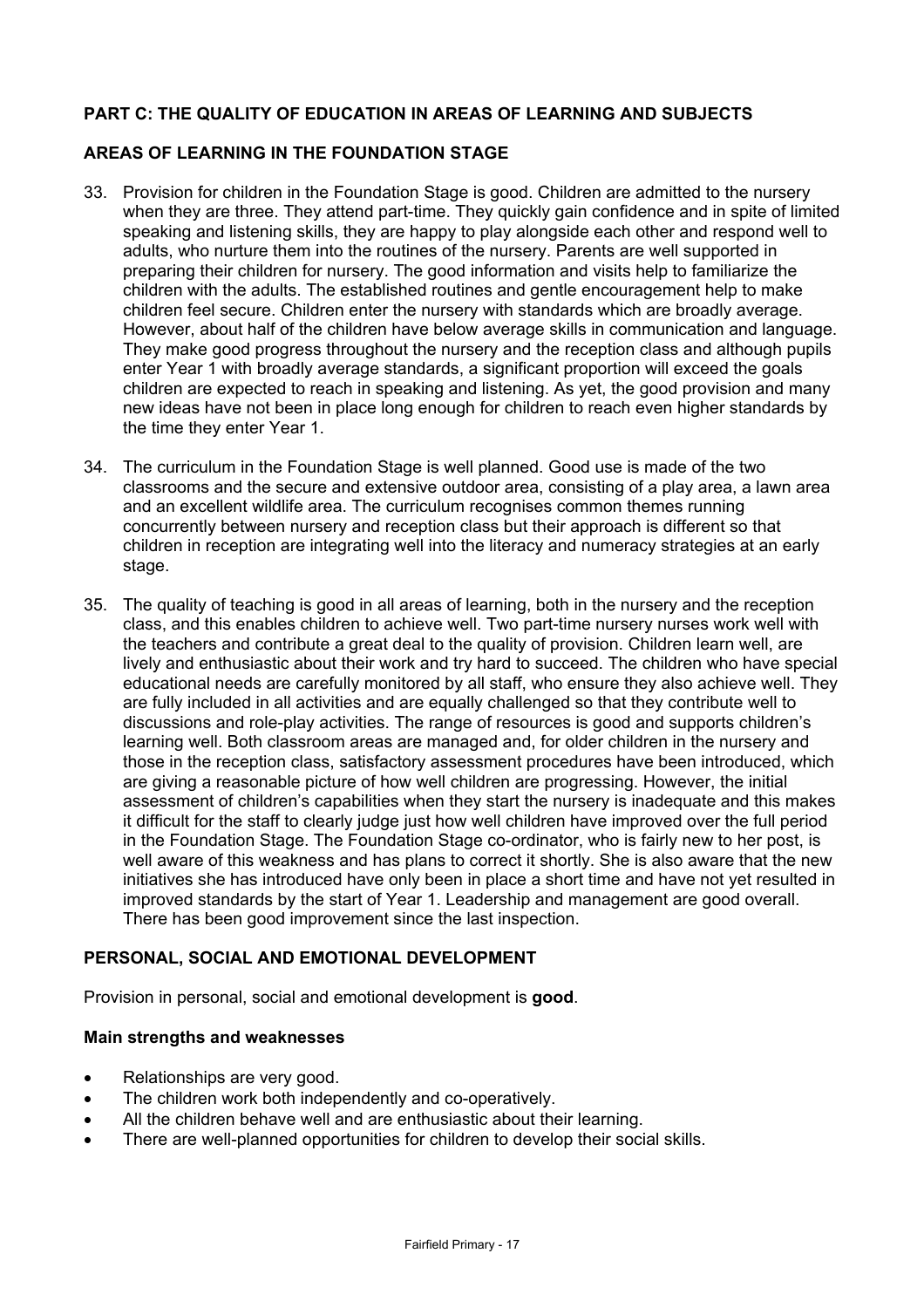# **Commentary**

36. There are some very good features in this area of learning. For example, in both classes, staff enjoy very good relationships and provide excellent role models for the children, who are well cared for and settle well into the routines. These routines are well established and consistently applied so that the children know exactly what is expected of them. The children feel secure and enter into the planned experiences with confidence. For example, they search for minibeasts in the wildlife area and are thrilled with what they find. Children read quietly in the reading corner or outside in the role-play area and talk about their books freely. They create models of dinosaurs out of cardboard boxes and talk about them with pleasure. By the end of reception, most children speak with confidence to the rest of the class about a poem called "Algy meets a bear" and during various classroom activities they show confidence and independence in taking responsibility for their own actions. They get equipment out on their own and quickly become absorbed in tasks for extended periods. Teaching and learning are good and children achieve well. Most children are likely to reach the goals expected at the end of the reception year and a good number will exceed them.

# **COMMUNICATION, LANGUAGE AND LITERACY**

Provision in communication, language and literacy is **good**.

## **Main strengths and weaknesses**

- Teachers and teaching assistants emphasise speaking and listening skills well.
- Activities are planned well to develop specific reading and writing skills.
- Children achieve well overall and very well in speaking and listening.

#### **Comments**

- 37. Most children are likely to reach the goals expected at the end of the reception year and a few will exceed them. The good provision and teaching in this area of learning ensure that children are developing a wide range of communication, language and literacy skills. All staff have a good knowledge and understanding of how young children learn. Good opportunities and rich experiences are provided for children to develop speaking and listening skills. For instance, a child in the nursery examining the 'mini-beast hotel', which is a collection of rotting wood in the nature reserve, expressed his dismay, "I can't see the slugs and animals I saw the last time". Role-play is used extensively and successfully in developing the children's linguistic skills, for example when acting out the Chinese New Year using a model dragon they had made.
- 38. Teachers promote the development of the children's awareness of phonics in interesting and enjoyable ways, such as searching the classroom in the reception for objects beginning with the letter 'B'. Staff share stories and picture books with children on a daily basis. A good number of children in the reception class read simple sentences and talk about the characters in their stories. In both the nursery and the reception class, there are many opportunities to write. In the reception class, more able children write their own sentences independently, using plausibly spelt words. For example, some good writing was seen in connection with a visit to Normanby Hall and grounds. A few children use full stops and capital letters in their writing. Early reading skills develop well and there is a particularly good collection of appropriate books in the reception class, which are used well. The weak speaking and listening skills evident when children start in the nursery are absent by the end of the reception year. The children were heard speaking with confidence to other members of the class and listening well to their teacher and other children.

# **MATHEMATICAL DEVELOPMENT**

Provision in mathematical development is **good**.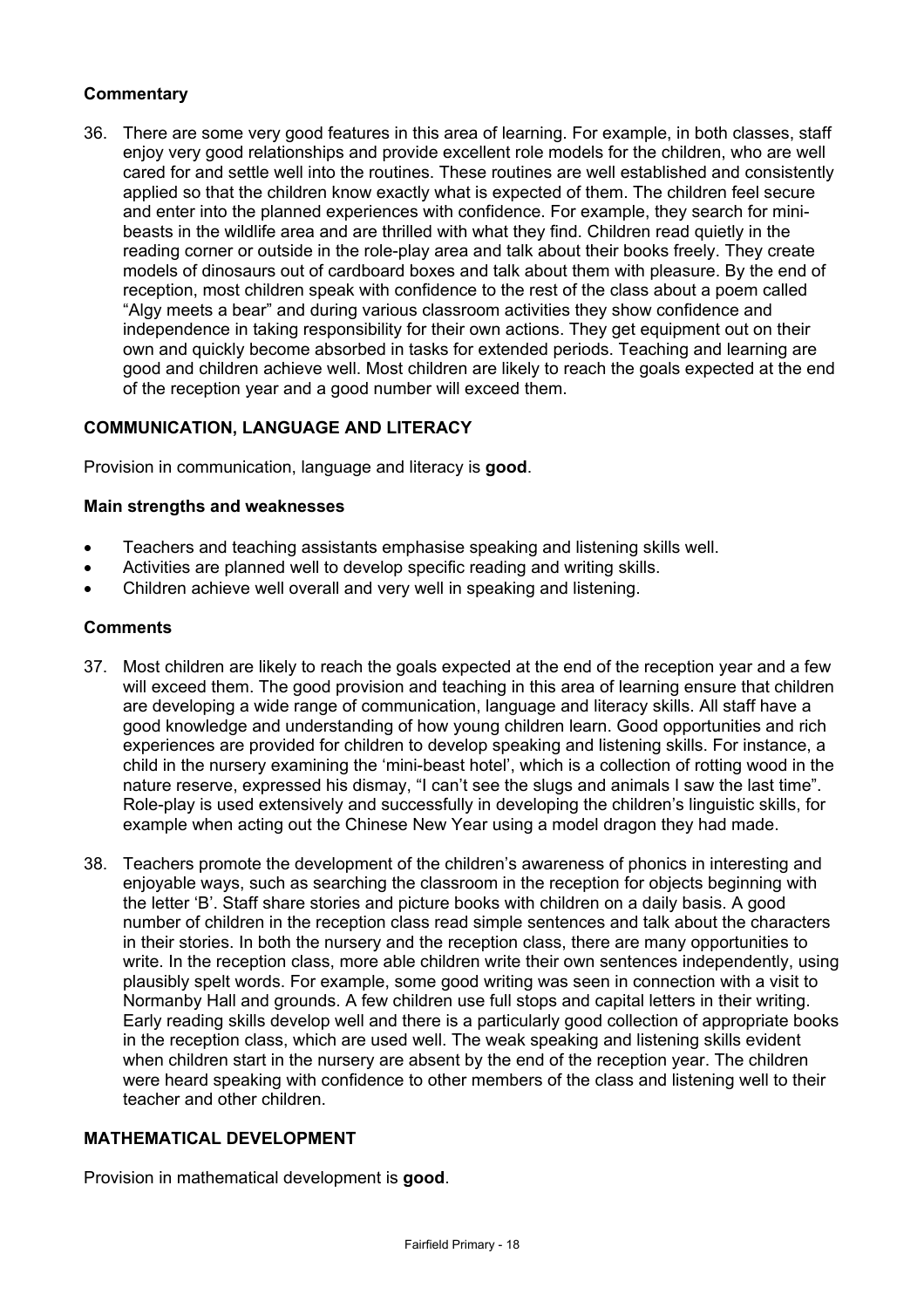# **Main strengths and weaknesses**

- The good teaching helps the children to develop their skills step by step.
- Well-organised practical activities allow children to learn and practise mathematical skills across the curriculum.
- Teachers have high expectations and set challenging tasks.

# **Commentary**

- 39. Activities in both the nursery and the reception class are planned well to help children build up their skills step by step, resulting in good achievement. By the time children reach the end of the reception year, most are likely to reach the goals expected and a small number will exceed them. The good teaching is the main contributing factor to this outcome. In both the nursery and the reception class, teachers effectively use a range of stimulating activities and fun games to develop children's understanding of number. For instance, nursery children swing their arms or jump up and down as they count out different numbers. In the reception class, children guessed where they had to stand on an imaginary line on the floor, as they pretended to be a number between 1 and 20. Children sing and act out counting songs confidently.
- 40. Throughout, close attention is given to mathematical vocabulary, and many words like heavier, lighter, more than, less than, and shapes and pairs are displayed on the classroom walls. Work is planned well and matched to different children's abilities. Children learn about different simple shapes and investigate their properties, activities which are reinforced in their creative work when they cut and stick shapes onto cards, pictures or models. ICT is used well to extend mathematical knowledge. For example, children confidently use a computer program designed to develop their understanding of patterns. Teachers seek frequent opportunities to build mathematical exercises into everyday activities, such as when calling the register or scoring a hoopla competition in the playground.

# **KNOWLEDGE AND UNDERSTANDING OF THE WORLD**

Provision in knowledge and understanding of the world is **good**.

#### **Main strengths and weaknesses**

- Opportunities for children to explore and investigate are very good, especially in the wildlife area.
- Independent skills are developed well.
- Good use is made of ICT.
- There is a good balance between teacher-led and child-initiated activities.

# **Commentary**

41. The teaching in this area is good across a wide range of purposeful, interesting and wellplanned activities. There are some very good features. Most children are likely to reach the goals expected at the end of the reception year and a few will exceed them. They achieve well. In the nursery, the displays in the classroom are well laid out to stimulate interest. Plants in pots abound and the changes that occur are observed regularly. The computer is used regularly and pupils draw pictures, select and drag objects on the screen and use a brush tool with ease. In the reception class, an interest in the wider world is fostered by a good display of maps, showing where children have been on holiday. Both the nursery and reception class use the secure outside areas well. The wildlife area is an excellent resource. This large area with trees, wild plants and grasses and many mini-beasts is used for observing seasonal changes, as well as the life cycles of plants and animals. This work is augmented very well as children grow a range of plants from seed and tubers, such as carrots, tomatoes and potatoes. The extensive school grounds, which includes woodland and a boggy area, are also used to expand children's knowledge. Valuable out-of-school visits expand children's knowledge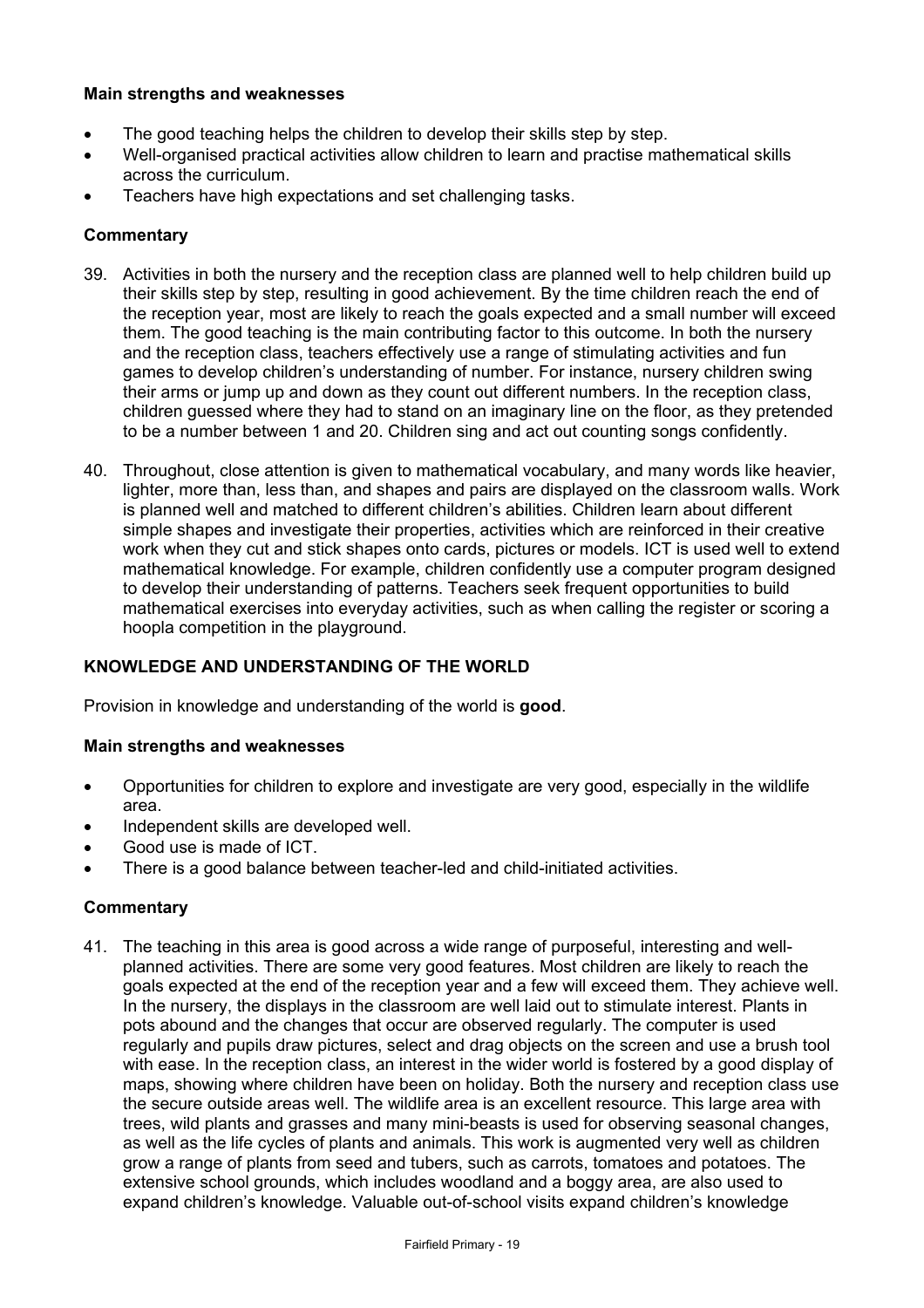further. Good records are kept as children visit a local library, a local farm and Normanby Hall and grounds.

# **PHYSICAL DEVELOPMENT**

Provision in physical development is **good.** 

## **Main strengths and weaknesses**

- The outside area is used well to develop children's control and co-ordination skills but the area is not covered so cannot be used in bad weather.
- Good teaching promotes both enthusiasm and enjoyment of a range of physical activities.
- The school lacks a suitable range of large wheeled vehicles.

# **Commentary**

42. The outdoor area and the school hall are used well to encourage the children to develop their physical skills. The children explore the role-play area and wildlife area, remove weeds from the flower bed and play hoopla very competitively. The large wooden climbing frame with slide is used well. The soft landing surface and good fencing keep this area secure and safe. None of the outside area is covered so it cannot be used in very bad weather. However, the coordinator has planned for part to be covered and it is hoped that this will be completed shortly. In the reception class more structured physical education activities take place, often in the school hall. Children are beginning to understand what happens to their bodies when they undergo physical exercise. For instance, children listened to their heartbeat before and after jumping up and down. Within the classroom, as well as outside, the children use sand and water to explore in a tactile way. They develop their manipulative skills well, handling dough to make biscuits and using construction equipment to make small and large models. The range of outdoor equipment is used well for children to travel over, round, under and through as they explore. However, there are insufficient wheeled toys, such as tricycles. The children achieve well overall. Most children are likely to reach the goals expected at the end of the reception year and a few will exceed them.

# **CREATIVE DEVELOPMENT**

Provision for creative development is **good**.

# **Main strengths and weaknesses**

• A good range of materials and activities are used well to allow children to explore different ways of creating pictures and models and making music.

# **Commentary**

43. As a result of good planning, organization and teaching, children develop their creative skills and achieve well. Children express their feelings through a range of activities, materials, music and imaginative play. Most children are likely to achieve the goals they are expected to reach by the end of reception and a few will exceed them. They produce attractive paintings, drawings and collage pictures, which decorate the classrooms and celebrate their achievements. Children in the nursery use a range of paper, card and paints to produce good quality collages. The paintings entitled, 'Cold Colours' in the reception class were to an above average standard. Independent learning in the nursery is encouraged by the construction of model dinosaurs using different sized cardboard boxes. Although this project was supervised by the classroom assistant, the design and ideas were entirely the children's. Children learn to tap out rhythms using percussion instruments. Children designed and made biscuits decorated with red fruit for 'Red Nose Day'.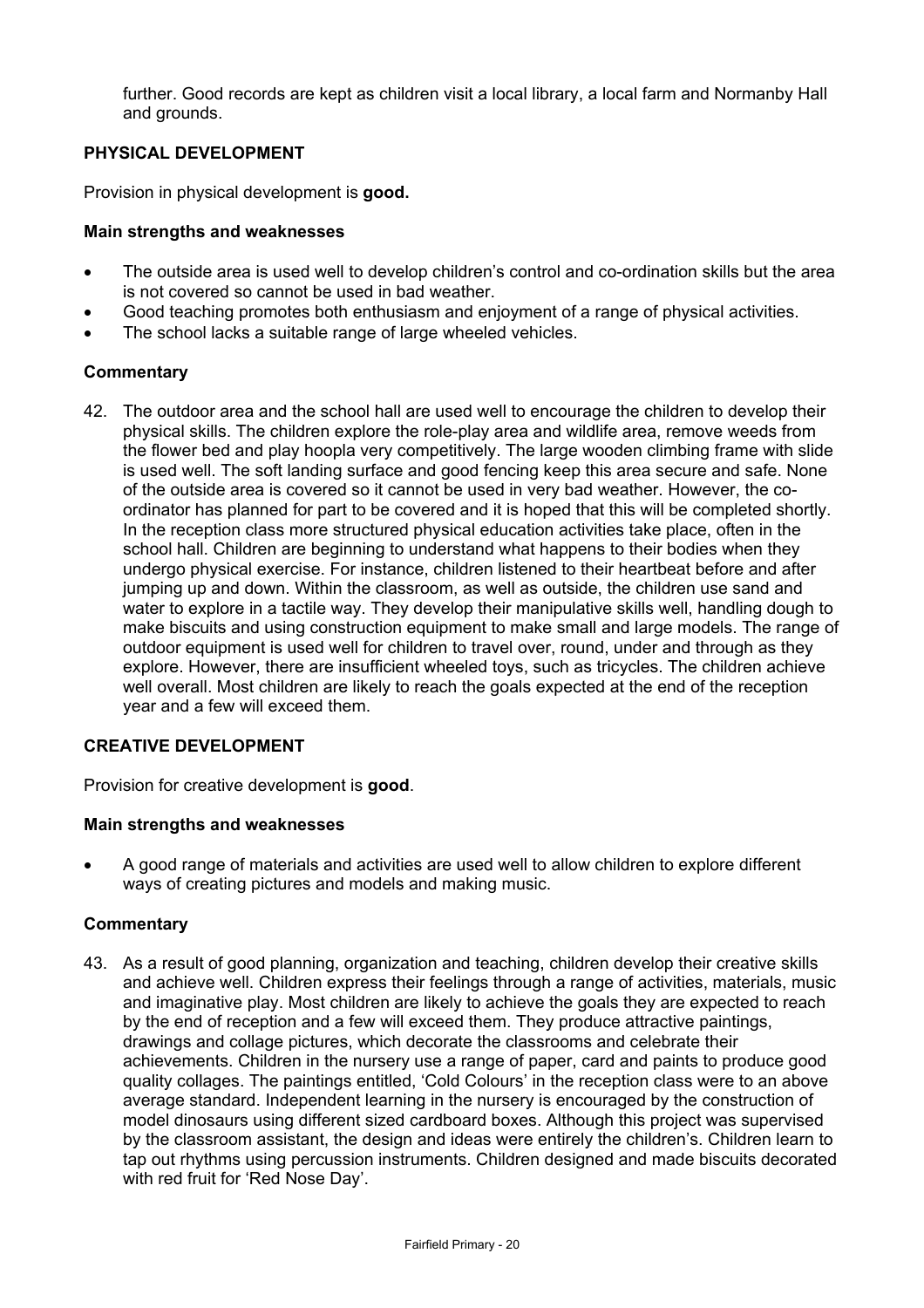# **SUBJECTS IN KEY STAGES 1 and 2**

# **ENGLISH AND MODERN FOREIGN LANGUAGES**

*French is taught in Years 3 and 5 but was not inspected.* 

# **English**

Provision in English is **good**.

## **Main strengths and weaknesses**

- Pupils achieve very well in speaking and listening and make good sustained progress from year to year in the key skills of reading and writing.
- Teaching assistants make an important contribution to the consistently good teaching and learning in all year groups.
- The school provides well for pupils with special educational needs and those who are gifted and talented across the curriculum, but particularly in the key skills of literacy.
- The subject co-ordinator is effective in the role and is a real enthusiast for literature and drama.

- 44. The results of national tests at the end of Year 2 have been good for a number of years. Results at the end of Year 6 have fluctuated due to differences in ability of different groups of pupils, and have been predominantly average in comparison with all schools nationally. Inspection evidence is that standards are currently above average in Years 2 and 6. All pupils achieve well in all aspects of reading and writing and the vast majority of the pupils listen very carefully and speak very confidently in English and other lessons. An important factor here is that pupils have good, simple targets for reading and writing which they understand and value as helping them improve.
- 45. Pupils throughout the school are confident and willing when asked to read or write. By Year 6, pupils read different texts fluently and know how to extract key points by looking for the most significant words and phrases. Pupils complete good amounts of writing for their age in all year groups. For example, even below average ability pupils in Year 2 write letters which are neat, well laid out and include well structured and meaningful sentences. There is clear progress from year to year in the quality of handwriting, spelling, punctuation and grammar. Displays around the school include some particularly good examples of pupils' poetry in Years 3 to 6.
- 46. Teaching and learning are good overall and this is true in all year groups. Very good lessons were seen in Years 1, 2 and 3 and all other lessons were good. In the best lessons the teacher and support staff very effectively met the needs of different groups of pupils by providing different degrees of support and challenge in the individual tasks. Examination of pupils' work shows that teaching is consistently good from Year 1 to Year 6 in all aspects of reading and writing. Work is well planned and teachers have high expectations. This is seen both in their interactions with pupils during lessons and in their marking of written work. Consequently, pupils complete a good amount of work and their presentation is well organised and neat and tidy. A very significant factor in the good learning is the pupils' ability and willingness to work with a partner or on their own for sustained periods of time. Competent teaching assistants make an important contribution to pupils' progress in reading and writing. This is seen in the support they offer in literacy lessons, particularly for pupils with special educational needs. Furthermore, they work well with pupils in the impressive school library, which is used very well on a day-to-day basis, and in managing the high quality displays in classrooms and elsewhere.
- 47. The school pays good attention to the needs of different groups of pupils. Pupils with special educational needs and those who are gifted and talented all have individual education plans. The targets in these plans are predominantly in aspects of literacy. The work of these pupils is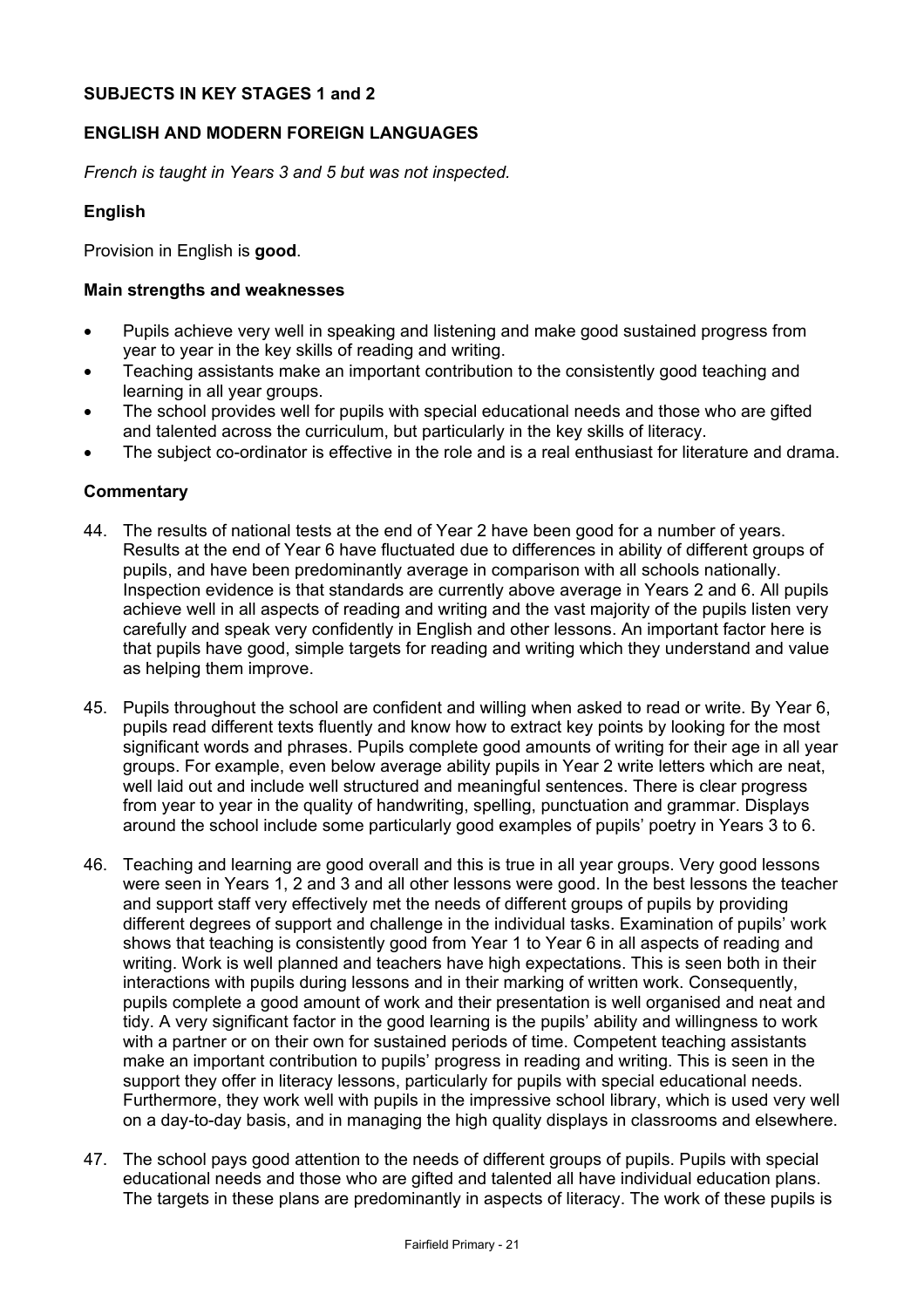assessed rigorously and they know what their targets are. The most able pupils have good targets related to library skills and writing play scripts. Parents are well informed and involved.

48. Leadership and management are good. The co-ordinator effectively oversees the collection and analysis of data on pupils' performance and, with the headteacher and class teachers, accurately predicts future performance and identifies areas for improvement. For example, there has been a focus on writing this year because the analysis of last year's results showed that some pupils who achieved an above average level in reading did not even achieve an average level in writing. There are good arrangements for the co-ordinator to monitor the quality of teaching through classroom observations and teaching lessons in other classes as well as examining teachers' planning and pupils' completed work. The co-ordinator is passionate about all aspects of language and literacy and he is particularly keen on drama. He organised visits by eleven different drama and performance groups in the last school year, there are three performances by pupils for parents every year and he also organises a film club which is attended by very many pupils. It was not possible to judge the specific impact of these activities on pupils' progress in English during this inspection but they are clearly very important elements of the school's curriculum. Improvement since the last inspection has been good.

# **Language and literacy across the curriculum**

49. The reinforcement and extension of reading and writing skills through other subjects is good. Pupils complete a lot of good quality work, both hand-written and word-processed on computers, in subjects such as geography, history and religious education. Above average standards of presentation, punctuation and grammar are maintained in all this work. Pupils in Year 6 often complete extensive, good quality pieces of work, for example when writing about Ann Frank in history or birds and mini-beasts in science. Through work in subjects such as science, design and technology and geography pupils learn well about writing in different styles and presenting work in different ways for different purposes. Diagrammatic webs called 'mind maps' are used effectively in a range of situations, including personal, social and health education lessons, to enable pupils to record and organise their ideas in different and stimulating ways.

#### **MATHEMATICS**

Provision in mathematics is **good**.

#### **Main strengths and weaknesses**

- Standards are rising and are currently above average in Years 2 and 6. Pupils achieve well throughout the school.
- A particular emphasis on problem solving and applying mathematics to real-life situations is leading to considerable improvements but this approach needs extending further.
- Target setting and good assessment procedures are helping teachers to plan appropriate work for pupils and pupils know what they need to do to improve.
- Good leadership and management of the subject have led to improvements in teaching, resources and the curriculum.

#### **Commentary**

50. Improvement since the last inspection has been good overall. Standards are above average at the end of Year 2 and Year 6. This is a good improvement at the end of Year 2 since the last inspection, when standards were average. At the end of Year 6, although standards were similar at the time of the last inspection, this is a good improvement on the average standards attained in last year's National Curriculum tests. These above average standards in Year 6 are particularly good as one third of pupils in the class have special educational needs.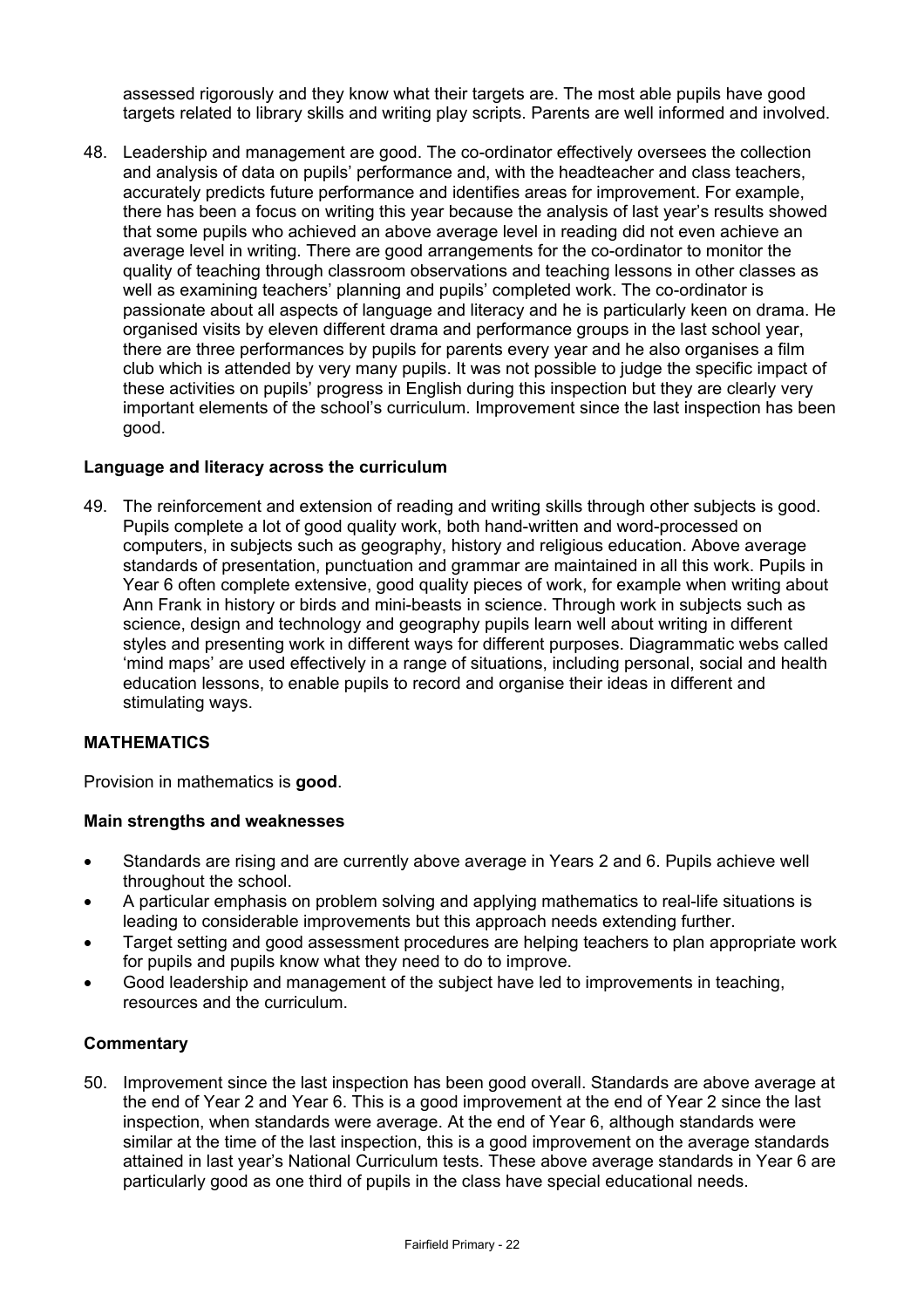- 51. There are several reasons why standards have been rising. The co-ordinator and teachers have introduced a specific focus on using and applying mathematics, including problem solving. This had been identified as a weaker aspect and the staff have worked hard to strengthen this area with good results. In addition, the staff have had some good help and training from a skilled mathematics teacher who works in the secondary school. Good, thorough assessment procedures are in place, which give the co-ordinator a good grasp of standards and enable pupils' progress through the school to be tracked closely and action taken should they fall behind. The information is also used well by teachers to offer work that is well matched to the pupils' different abilities, including those with special educational needs. Much good and very good quality teaching and learning are other key factors, as are pupils' very good attitudes to their work.
- 52. Pupils' number skills are developed well in Years 1 and 2. Pupils in Year 2 have a good grasp of addition, subtraction, multiplication and division, especially through very well thought out mental arithmetic sessions. For example, in a very good lesson for pupils in Year 2, the teacher sat behind three different coloured bowls. She held sets of numbered cards in her hand from one to ten. Pupils selected a number and said which bowl it could go in. As the game progressed, pupils had to remember which numbers were in each bowl, what they added up to and what was left in the teacher's hand. This was very challenging, ensured intense concentration and developed mathematical thinking very well. Pupils in Years 3 to 5 are developing a good understanding of fractions and the equivalent decimal numbers. Pupils in Year 6 are highly competent in number calculations, with or without a calculator, and in applying their knowledge to working out solutions to new problems. They confidently explain the mean, mode and range of data collected after carrying out different surveys and presenting the information as graphs. Pupils with special educational needs make good progress, sometimes with additional support, and this helps them to achieve well against their individual targets in mathematics.
- 53. Teaching and learning are good overall, and they are very good in a good proportion of lessons. Teachers plan effectively, using methods promoted by the National Numeracy Strategy. Lessons start with a challenging mental arithmetic session, which pupils enjoy and in which they participate fully. Teachers who have interactive whiteboards in their classrooms use them very well to involve pupils and to let them show the answers to questions. This gives teachers a quick assessment of how well pupils are learning and the pupils an understanding of how well they are doing. Teachers ask a range of challenging questions and encourage pupils to explain their strategies. Together this helps pupils to think about their level of mathematical understanding.
- 54. Teachers have very high expectations of pupils' behaviour and work and, as a result, pupils work very productively. Information from tests, observations in lessons and analyses of results provide teachers with a clear picture of standards achieved. Pupils receive good feedback from the constructive comments made by teachers. Teachers have introduced some very well thought out ideas to motivate pupils, which are well matched to pupils' ability levels, enabling them to participate fully in lessons so that they are seldom off task and little time is wasted. For example, a teacher in Year 6 has developed a very challenging project on stocks and shares. Pupils are given an imaginary £1000 and a real broadsheet of current companies on the Stock Market. Pupils choose five or six stocks and share options and divide out the budget. As the weeks progress, they calculate the gains or losses from real current figures. Pupils find this work very interesting. It is linked closely to other financial aspects, such as mortgages, loans and other investments so pupils are getting a real insight into financial matters that will affect their lives. As many pupils have above average abilities, this enables them to cope effectively with the complex mathematics involved.
- 55. The co-ordinator provides good leadership, has monitored pupils' work well and has analysed the outcomes of statutory and non-statutory tests in order to gain an understanding of strengths and weaknesses in the subject. She is aware that although teaching has improved by a stronger emphasis on problem solving, these activities are not yet fully embedded enough in everyday work, but still, on occasions, taught as a separate aspect of mathematics. ICT is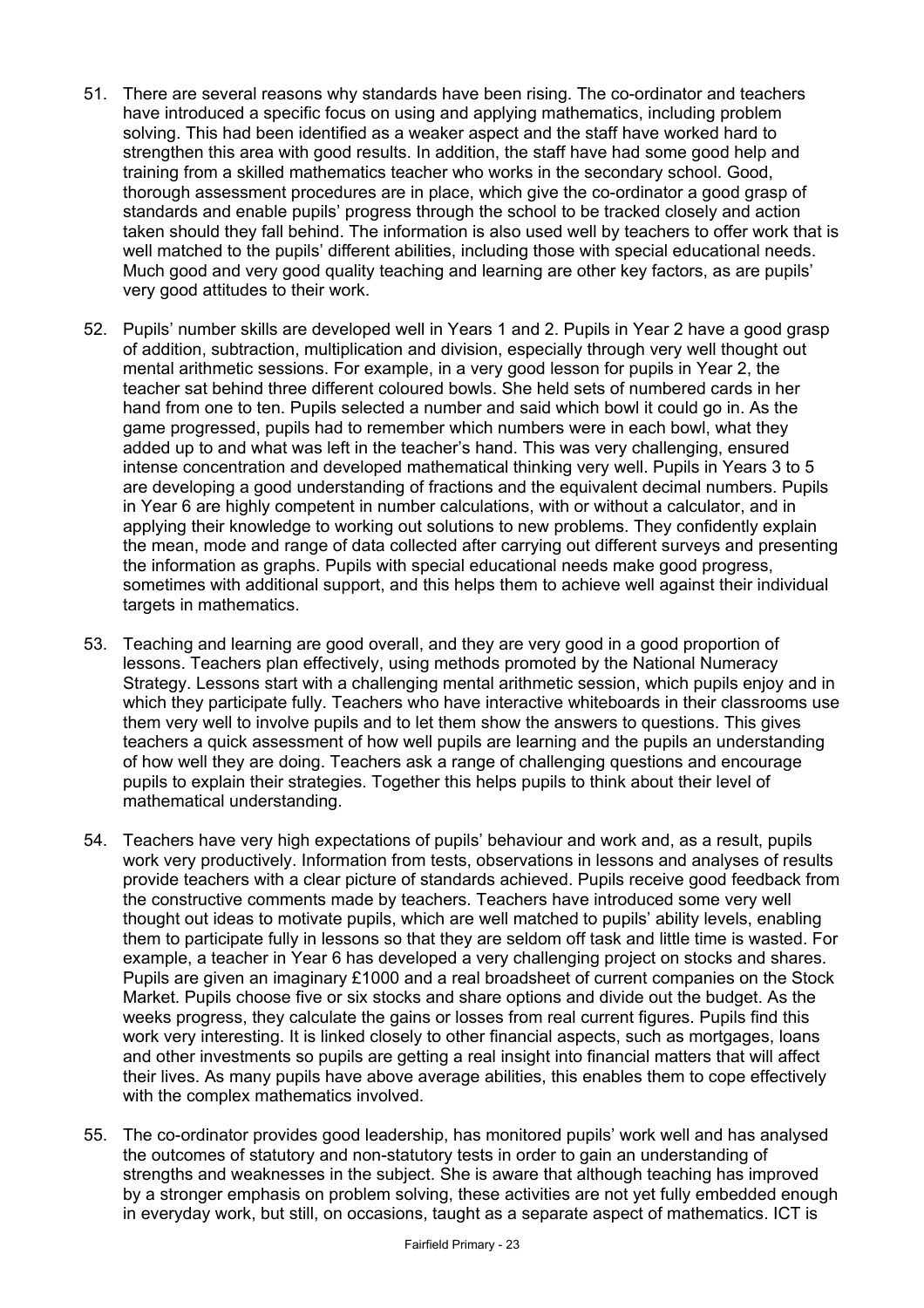used well by a number of teachers to enhance learning in mathematics but this could be done more effectively and more often. These areas for further development are identified in the good subject action plan.

## **Mathematics across the curriculum**

56. Numeracy is developed well across the curriculum. Co-ordinators are increasingly identifying areas where other subjects can contribute to learning in mathematics. Graphs are used in science and ICT and symmetry is explored in art and design. Measurement is used very effectively in some aspects of design and technology. In science, angles of shadows were measured in a lesson on light and angles of inclination measured in a lesson on friction. In history pupils use timelines confidently to develop a sense of chronology.

# **SCIENCE**

Provision in science is **satisfactory**.

## **Main strengths and weaknesses**

- Although attitudes to learning are good, pupils are not given enough opportunities to develop the key skills of scientific enquiry, particularly in Years 5 and 6.
- Pupils achieve well in building up their factual knowledge as a result of good teaching.
- Higher attaining pupils are sometimes unchallenged by the work they complete.
- Marking does not always give pupils a clear idea of how to improve their work.

- 57. Standards of pupils' work in science have slipped since the last inspection and are presently comparable to the national average in both Year 2 and Year 6. Pupils enter Year 1 with an average understanding of the world about them and make good progress throughout the school in building up their knowledge and understanding of materials and their properties, physical processes and life and living things because of well-focused teaching. Pupils in Years 1 to 4 are given better opportunities than their older peers to develop the skills associated with scientific enquiry. Year 2 investigate natural and non-natural materials and develop the skills needed to classify objects using different criteria. They are encouraged to predict what will happen next whilst studying the effects of gravity and complete experiments on forces and movement. Pupils in Year 3 carry out investigations into the effects of water on plant growth and Year 4 pupils continue to build up their understanding of the importance of fair tests in investigative science when learning about, for example, water absorption and the permeability of rocks. As a result, the achievement of pupils in these age groups, including those with special needs, is good overall with no noticeable differences evident in the achievement of boys and girls.
- 58. However, there are presently insufficient regular opportunities for the older pupils to build up the full range of skills associated with investigative science through practically based activities or to have opportunities to be involved in planning their own investigations independently. As a result, achievement is satisfactory overall but pupils' skills of scientific enquiry are underdeveloped and this affects their overall understanding of the practical nature of science. The coordinator, who leads and manages the subject soundly, is well aware that this is an aspect of science in need of development.
- 59. Teaching and learning are satisfactory overall. The quality of teaching is good when tasks present a good degree of challenge for different ability groups of pupils. In a number of lessons, where teaching was satisfactory, all pupils, regardless of their ability, completed similar work and it was evident that potentially higher attaining pupils were insufficiently challenged by the tasks they were expected to complete. This lack of challenge for the more able was also evident when sampling some of the written work from different age groups. The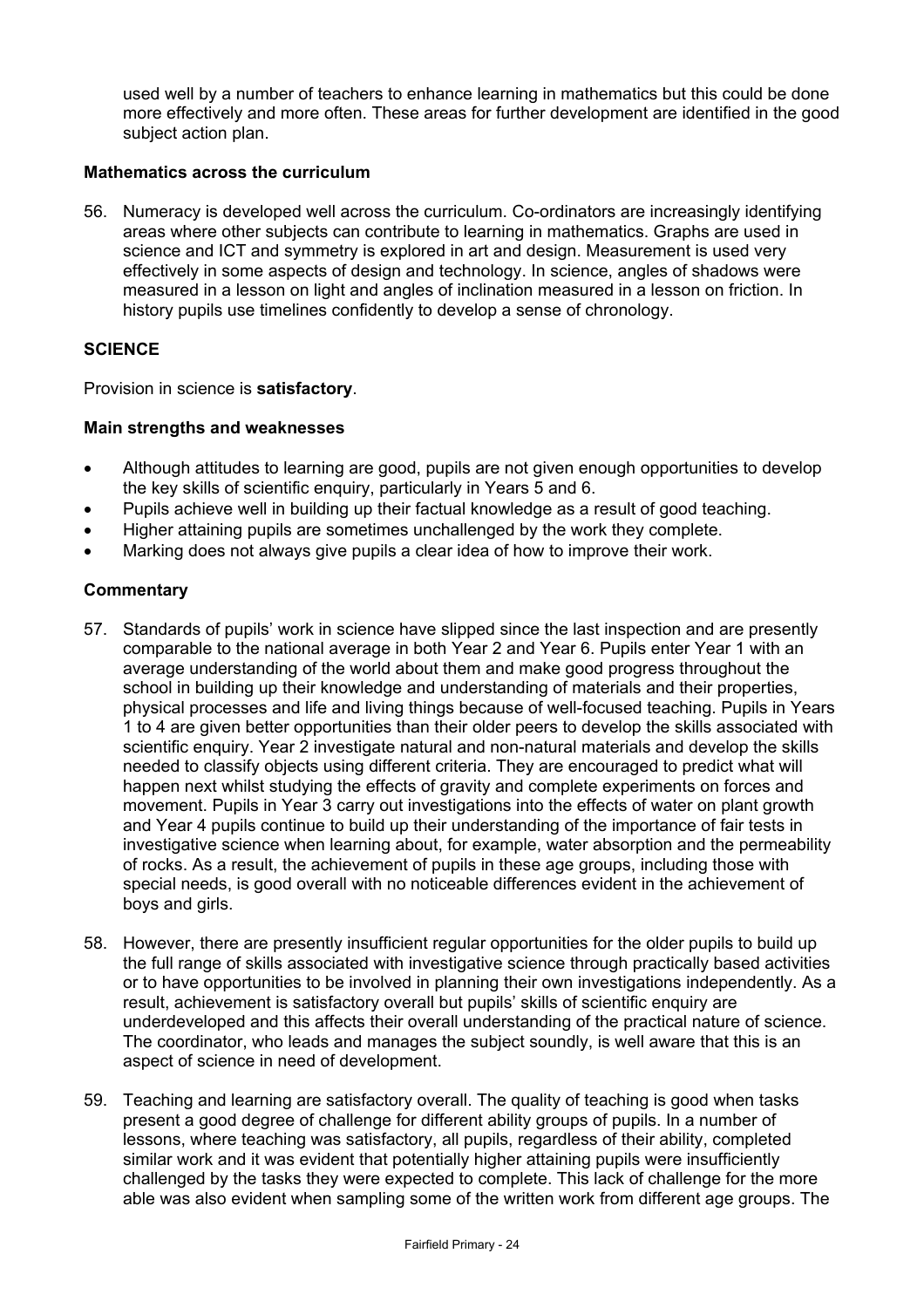school is successful in meeting the needs of pupils requiring extra help, although they too are sometimes expected to complete similar work to other pupils. They receive good support with their learning from effective teaching assistants and, as a result, achieve well.

- 60. There is a good emphasis in teaching on developing pupils' scientific vocabulary and this was evident in an electricity lesson in a Year 6 class when the teacher ensured that pupils understood the meaning of terms such as rpm (revolutions per minute), cells and batteries when they built and drew diagrams of simple electrical circuits. She also used ICT very imaginatively to demonstrate the current flow in a circuit. As a result pupils' attitudes to learning were very good and they achieved well in building up their understanding of the effect of resistance on the rate of flow of electricity.
- 61. The school's very good resources are often used very effectively to make learning interesting. As a result, pupils enjoy their work in science and have good attitudes to learning. Behaviour in lessons is good and pupils are keen to learn. The school has developed effective procedures to assess pupils' progress in science and pupils have target books. However, written work in pupils' books is often marked with just a tick or an appreciative comment. Marking is seldom diagnostic or informative. Pupils' understanding of how to improve their work is not clarified by this aspect of teaching. Science lessons are used effectively to support learning in other subject areas such as numeracy and language development. ICT is also used well to enhance pupils' understanding of science. Overall improvement since the last inspection, however, is unsatisfactory in science.

# **INFORMATION AND COMMUNICATION TECHNOLOGY**

Provision in ICT is **good**.

# **Main strengths and weaknesses**

- Leadership and management are effective in ensuring that all pupils have good access to ICT.
- Pupils achieve well, are enthusiastic and work hard to improve their skills.
- A well-planned curriculum ensures that pupils have a good range of experiences to develop their ICT skills, but insufficient use is made of ICT in other subjects of the National Curriculum.

- 62. By the end of Year 2 standards are above average, which represents good improvement since the last inspection. By the end of Year 6, standards are also above average, which is similar to those at the last inspection. These above average standards are mainly due to an increase in the confidence of teachers in using computers and a well-planned curriculum. This has been developed by the new co-ordinator who was appointed recently. Teaching and learning are good. Pupils enjoy ICT lessons, work hard and are keen to improve their skills, which are regularly assessed. As a result, all pupils in Years 1 to 6 achieve well, including those with special educational needs.
- 63. In Years 1 and 2, pupils have a good understanding of the potential of personal computers to display, analyse and manipulate data. They enter simple numerical data into a pictogram and successfully answer questions about this. By Year 2, pupils write short sentences, experiment with different fonts and edit text competently. They produce posters mixing text and graphics, for example advertising, "Cleethorpes for a good holiday". They search for and find appropriate pictures of ice cream, boats and sandcastles and import them into their work. They move text and pictures around the screen and save and print their work, unaided and with ease.
- 64. Pupils in Years 3 and 4 have good skills in using spreadsheets and databases. They interpret data, store information and recall it for further study. They collaborate well to share information and help one another. By Year 5, pupils work independently on research topics, using the Internet and sending e-mails. By Year 6, almost all pupils work independently to construct and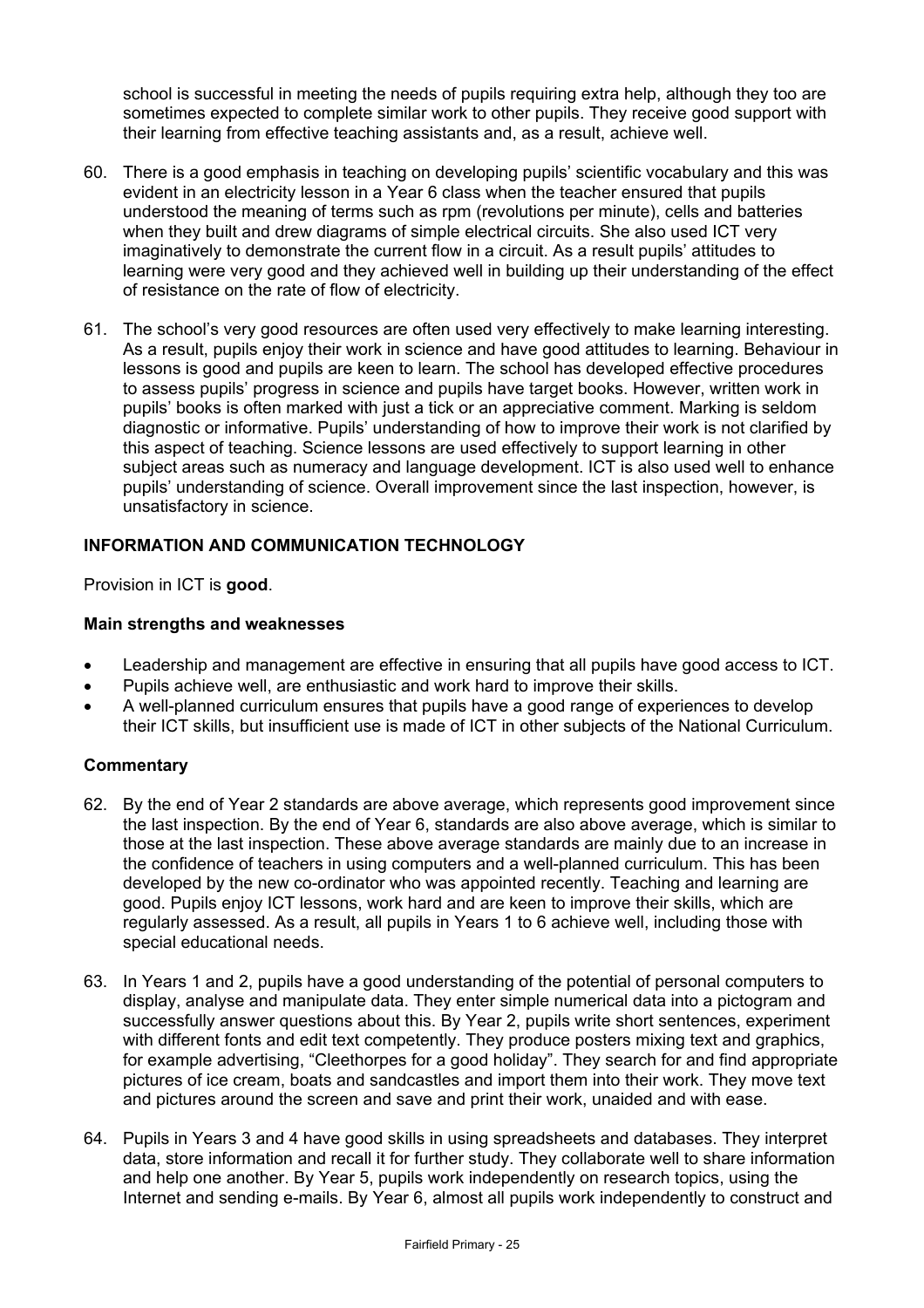present multimedia presentations incorporating sound, text, diagrams and pictures. One impressive example focussed on, "Life today in Fairfield School". This included the use of a digital camcorder. Pupils will be presenting their work at a parents' meeting and the disc will then be stored in a hidden time capsule. Almost all pupils in Year 6 are confident in using most of the common computer applications, including creating moving pictures and incorporating them into their work. Many pupils are beginning to use devices with sensors to measure and record light, sound and temperature, recording this data and producing graphs and charts. More able pupils were eager to discuss and assess the use of ICT in their work and are able to reflect critically in order to make improvements in subsequent work.

65. Class teachers and many of the pupils have a secure understanding of interactive whiteboard technology, which enhances learning well. The enthusiasm and personal drive of the coordinator provides good leadership and management, which is effectively supported by the headteacher and governing body. There is a clear commitment to raise standards further, as identified in the good subject action plan.

# **Information and communication technology across the curriculum**

66. The use of ICT across the curriculum is satisfactory. It is good in English, mathematics and science. Throughout the school, pupils often enter extensive pieces of text, using good knowledge of different ways to present and alter the appearance of their work. Pupils have increased their knowledge of the habits of wild birds by using the web cam installed in a nest box in the school grounds. The Internet is sometimes used well to help pupils in all year groups extend their research skills and knowledge and understanding in other subjects such as geography. However, more use could be made of ICT to enhance both teaching and learning across the curriculum. The co-ordinator is fully aware of this and has plans to include ICT in subject schemes and to increase the range of software available.

## **HUMANITIES**

*Religious education was inspected in full and is reported on below. Geography and history were sampled.* 

67. In **geography** and **history** an examination of pupils' work and teachers' planning showed that the programmes of study in the National Curriculum are taught in sufficient depth. The range and quality of resources are good. A range of visits to places of interest and visitors to the school play an important part in making work interesting and relevant. Leadership and management are satisfactory. Co-ordinators monitor planning and pupils' work regularly and have on occasions observed teaching in both subjects.

#### **Religious education**

Provision for religious education is **good**.

## **Main strengths and weaknesses**

- Attitudes to learning are good.
- There are good opportunities for pupils to learn about different religious traditions.
- Good teaching helps pupils to achieve well.

## **Commentary**

68. Pupils start in Year 1 with at best an average awareness of the importance of religious education. They have regular opportunities to gradually build up their knowledge and understanding of their own faith and also other faiths and cultures as they progress through the school. As a result, standards in both Year 6 and Year 2 are better than those reported by the previous inspection and are slightly above the expectations of the locally agreed syllabus. The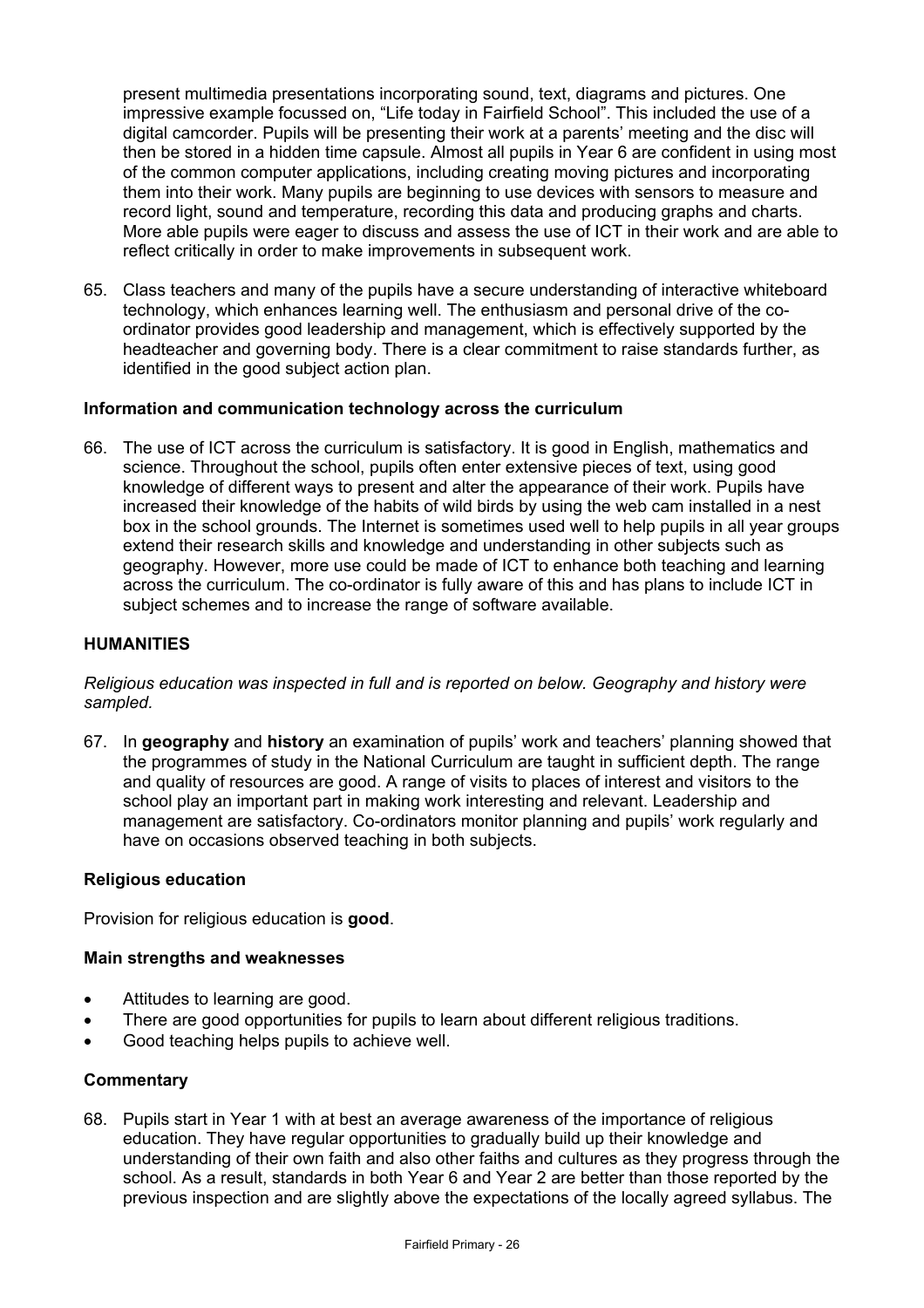achievement of pupils, including those with special educational needs and the very small number for whom English is not the first home language, is good throughout the school.

- 69. Younger pupils learn mainly about the traditions of Christianity and also have structured opportunities to develop their knowledge of other faiths. They are taught about stories from the Bible and also the importance of religious festivals to other cultures and beliefs. Older pupils study not only Christianity but also aspects of Islam such as the importance of the '*Five Pillars of Wisdom'* to Muslims. They also learn about the Koran and the Hajj. In order to enhance learning they visit places of worship such as churches and the local mosque and this has a positive effect on their attitudes to both Christianity and also other religious traditions.
- 70. The standard of teaching is good and is reflected in pupils' good achievement over time. When teaching was more successful, lessons were enjoyable and well matched to pupils' previous learning. During a good Year 2 lesson on the significance of baptism the teacher used resources well to help pupils remember what they had learnt previously and then used questioning very effectively to stimulate discussions about how people become members of different faiths. The standard of debate was quite high and the teacher used her good relationships with the class effectively to ensure that pupils achieved well in gaining a more meaningful understanding of the idea of belonging to, for example, a church, family or social group. In some lessons that were nevertheless satisfactory, the teaching was not linked as effectively to previous learning and tended to be unstimulating and this affected pupils' achievement and their learning.
- 71. Subject leadership and management are good. The co-ordinator has a firm understanding of the strengths of subject provision and also of those areas requiring further development. She realises that, whilst resources are satisfactory overall, there is still a need to increase those for teaching aspects of other religious beliefs, for example Sikhism. Links between religious education and other curriculum areas, such art and design and literacy, are satisfactory. There has been good improvement overall since the last inspection.

# **CREATIVE, AESTHETIC, PRACTICAL AND PHYSICAL SUBJECTS**

*Art and design, design and technology, music and physical education were sampled.* 

- 72. In **art and design,** the curriculum is securely in place and the subject is led soundly, with good plans for improvement based on a clear audit of current strengths and weaknesses. There are good displays of pupils' work in all classrooms. No art and design lessons were seen during the inspection but the standard of much of the work seen was average, with some that is above average. Pupils participate in a wide range of activities including African art, face painting, Hindu geometric patterns, watercolours and silhouette painting and studying the work of great artists. However, discussion with the subject co-ordinator and examination of the range of work show that opportunities are missed to develop the pupils' awareness of the richness and diversity in art from different cultures.
- 73. A satisfactory **design and technology** curriculum is in place and pupils are accustomed to planning and reviewing their work. There are some interesting topics, such as the designing and making of a model of Joseph's coat of many colours out of card and felt. In one Year 2 class, pupils have made a good range of models of above average standard, including highly decorated houses from cardboard boxes, clay models of houses and owls made of strips of brown and white card. In Year 6, pupils have made some good models of fairground rides, using plastic, string, wood and card.
- 74. In **music,** examination of teachers' planning and other school documentation and discussions with pupils confirms that the requirements of the National Curriculum are taught in sufficient depth. Resources are good and are used effectively to enhance learning. Links between music and other curriculum areas, such as ICT, are satisfactory and are continuing to develop. However, discussions with senior staff show that the use of a wide range of music from different cultures is not embedded into the curriculum.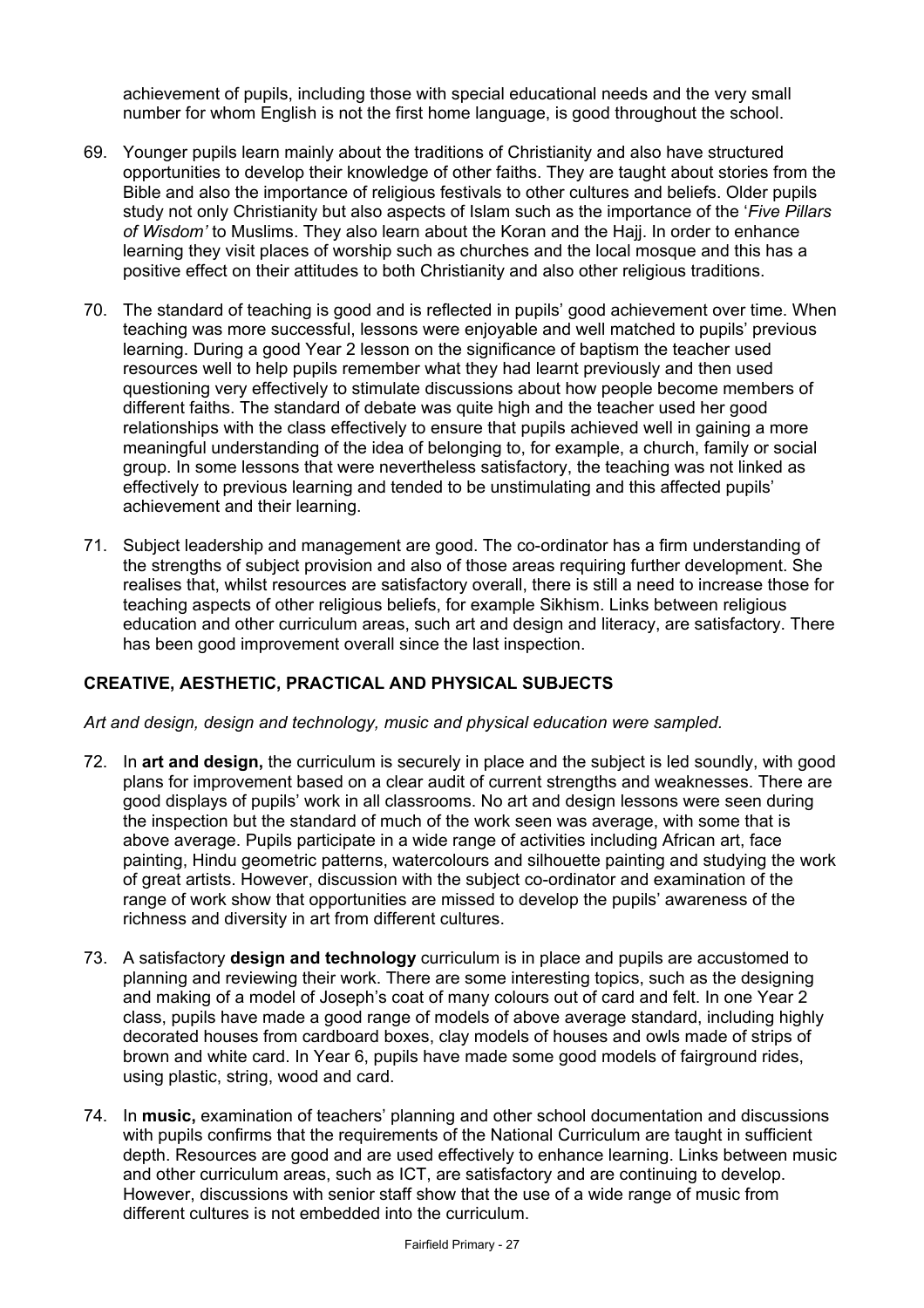75. The **physical education** curriculum is securely in place. No lessons were seen but teachers' planning and evidence presented by the co-ordinator indicate that the school has had considerable success in sporting competitions. For example, the cross-county team came first in the inter-school sports last year and second this year. In athletics, the school team came second. The physical education curriculum is greatly enhanced by visitors from the local community who come into school from time to time to help or to coach. For instance, there are visits from the local rugby and football clubs as well as county cricket links. The subject is well led by the co-ordinator, who is a qualified table tennis coach and is helped by the school's Children's Activity Development Officer, who has developed physical and games activities for the playground. Outdoor and adventurous activities are provided by orienteering exercises in the school grounds and the annual residential weekend for pupils in Year 6 to an outdoor education centre on the Yorkshire Moors.

# **PERSONAL, SOCIAL AND HEALTH EDUCATION AND CITIZENSHIP**

Provision in personal, social and health education and citizenship is **very good**.

## **Main strengths and weaknesses**

- Developing pupils' understanding of their rights and responsibilities is very good.
- The co-ordinator monitors what is going on and plans new developments very effectively.

- 76. Pupils achieve very well overall. They achieve well in Years 1 to 4 and very well in Years 5 and 6. By Year 6 pupils are very mature and responsible and very well prepared for the next stage of their education. The school promotes the development of the pupils' personal qualities throughout the school day, not just through discrete personal, social and health education and citizenship lessons. A very good example of this cross-curricular approach was seen in a good Year 6 literacy lesson when pupils were asked to respond to a letter from the vicar's wife asking for help with organising a garden fete. Teachers have high expectations of both work and behaviour and welcome and value pupils' views in all lessons. This creates a genuine desire in the pupils to learn and, when lessons are challenging and interesting, they do so very well. There are very good displays in most classrooms and communal areas showing, for example, pupils' current learning targets and their personal aspirations for this year and in the future, celebrating achievements and explaining the work of the school council.
- 77. The school council includes pupils from the nursery to Year 6 and they run it. A teacher attends their meetings but is there purely as support if difficulties arise. The council officers run the meetings and pupils record the views expressed and decisions made. Individual councillors report back to their classes. Year 6 pupils act as buddies to the rest of the pupils and part of their role is to help staff with the training of Year 5 pupils for the following year. There are many other opportunities for pupils to take on responsibilities, such as acting as library monitors and helping their class teacher. Pupils are actively involved in raising funds for charities and recycling projects and the school has received a grant to project for pupils to grow food through a gardening club. A trained teaching assistant runs self-esteem groups every fortnight for pupils who are presenting challenging behaviour or lacking confidence. There is a 'Happy to talk box' in which pupils post problems and these are acted on by the subject co-ordinator, headteacher or class teacher.
- 78. Involvement in the Healthy Schools initiative, provision of drinking water, fresh fruit and vegetables and improved school dinners following analysis by York University are some examples of the school's strategies to raise pupils' awareness of healthy living. The school has an award for its non-smoking policy and the school has a good programme of sex and relationships education and drugs awareness. This is taught by all teachers with a specific input by the school nurse in Year 5 and Year 6. The nurse also provides sessions for parents.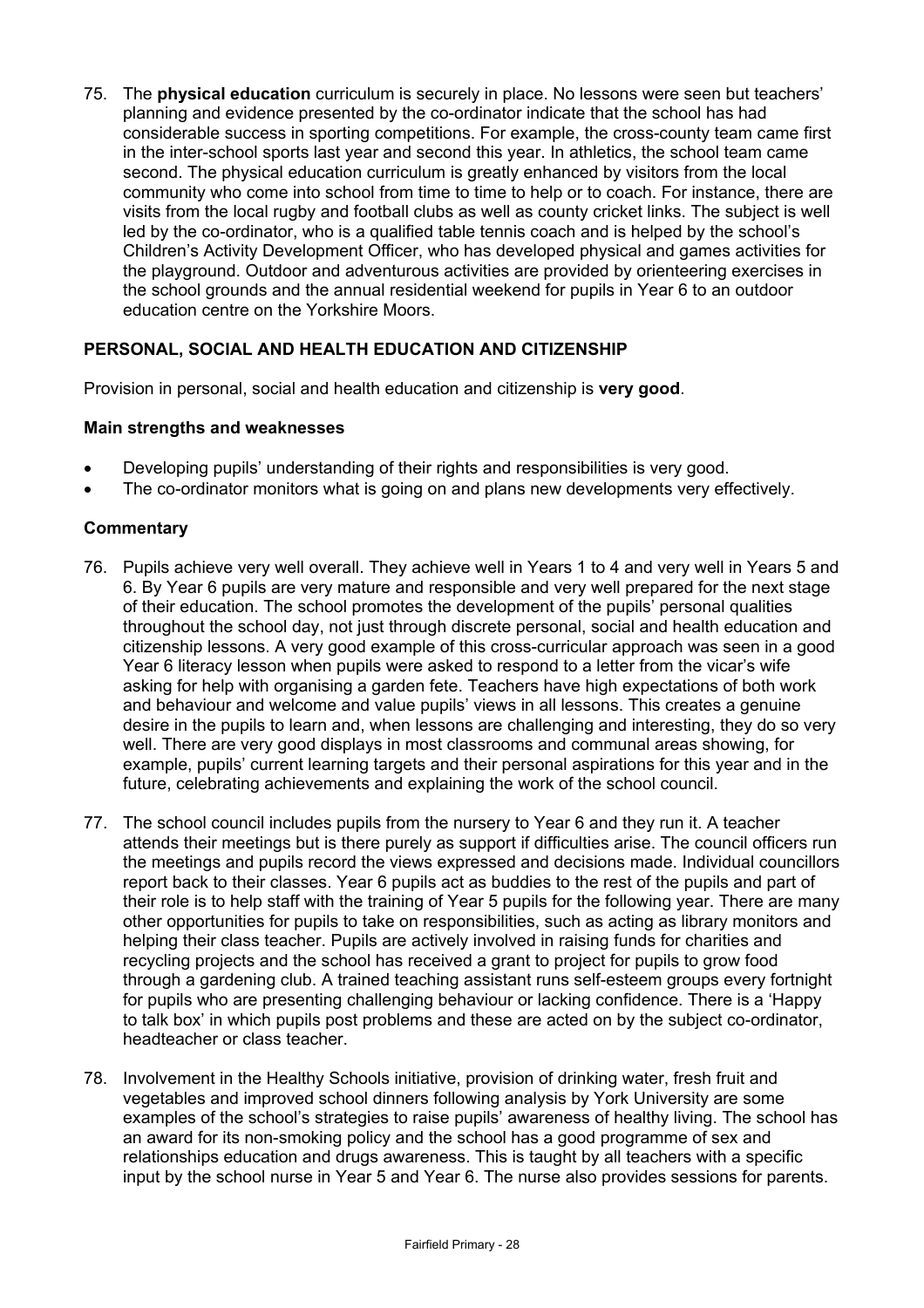- 79. Teaching and learning are very good. There are formal lessons and/or class discussions called 'Circle Time' in every class at least once a week. Two lessons in Years 1 and 2 effectively developed the pupils' appreciation of the school and the environment, and thinking of ways to improve it. Pupils in Year 3 made good gains in learning about the news through the examination of the front pages of a variety of newspapers. Pupils in Year 6 have completed very good work, including the good use of ICT, on growing up and moving school.
- 80. Leadership and management are very good. There have been good improvements since the last inspection and the co-ordinator is very effectively managing a well thought out plan to improve provision even more between 2004 and 2006. The work undertaken so far has been rigorously evaluated and the plan updated as a result of this analysis. There is great deal going on in this subject and the co-ordinator has a very good overview of it all.